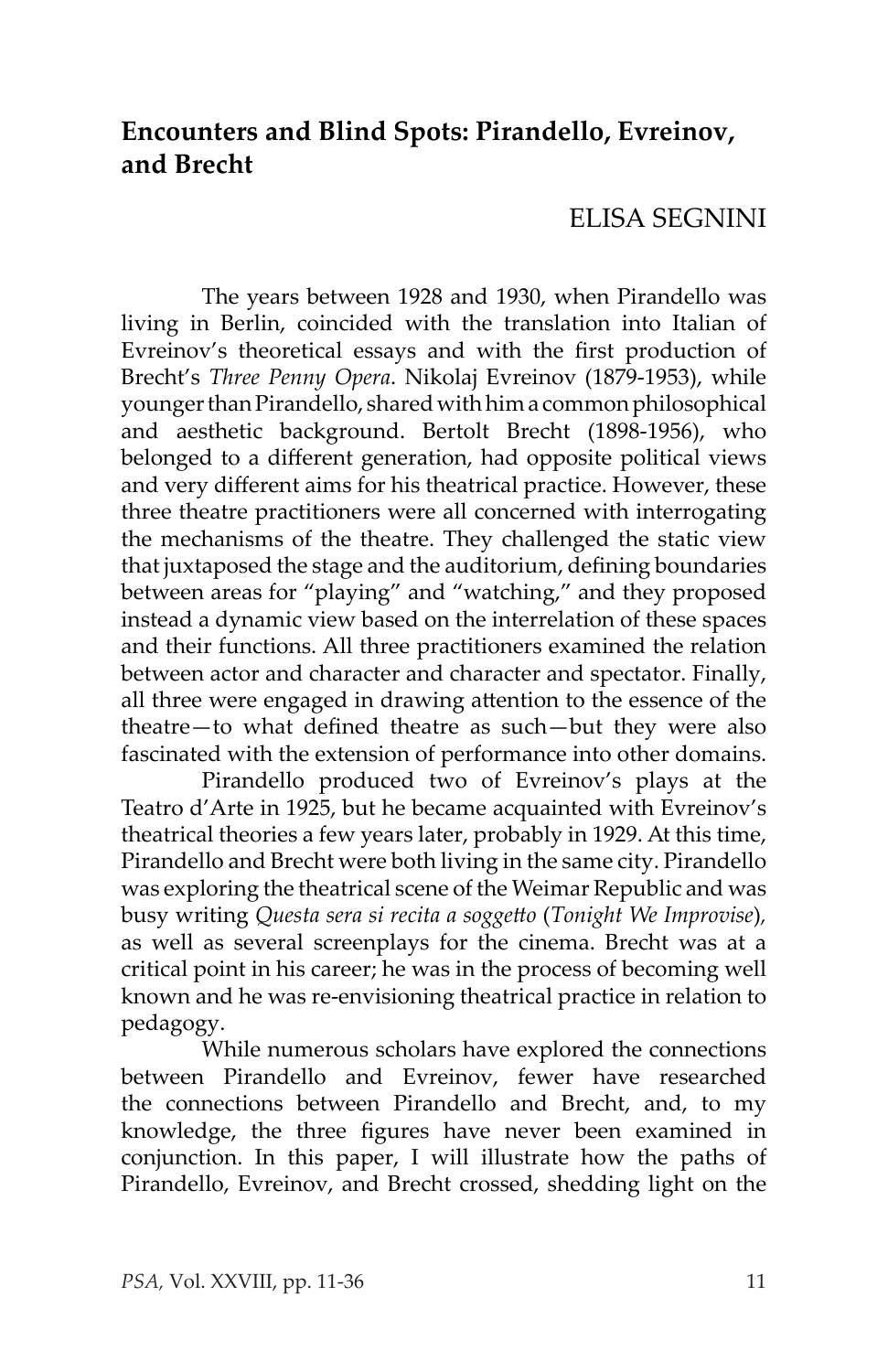common concerns of their poetics and their different conceptions of theatricality. I define theatricality as "that which is specifically theatrical, in performance or in the dramatic text" (Pavis 395). It also includes, following Evreinov's suggestion, the quality that defines all self-conscious performance in front of an audience, or in any social situation in life. By comparing the points of conjunction in the practice and poetics of Evreinov and Pirandello as well as Pirandello and Brecht, with a focus on the time in which the Sicilian author was engaged in writing and arranging the production of *Questa sera si recita a soggetto*, I aim to shed light on Pirandello's reflections on the theatre, his position on the relation between actors and characters and characters and spectators, as well as his understanding of performance within and outside the theatrical space. My contention is that Pirandello's interest in Evreinov's dramas and theories and his lack of response to Brecht's practice point not only to divergent political views but also to a different understanding of the theatre as participatory experience.

### **Pirandello and Evreinov: Encounters and Connections**

Evreinov was an experimental actor, playwright and director who today is mainly remembered for the extravagant and yet insightful theoretical writing he produced in the vibrant artistic climate of early-20<sup>th</sup>-century Russia. He challenged the dominant aesthetic of naturalism, represented by the school of Stanislavsky, and pursued the objective of bringing back theatricality to the Western stage, looking for inspiration in ancient forms such as medieval plays, the commedia dell'arte, and in Hindu and Chinese pantomime. Throughout his career he explored the relation between actors and audiences and strove to bridge the distance between stage and auditorium. During his time as a director of St Petersburg's Theatre of Antiquity he investigated and reconstructed the role of audiences in medieval plays. He held official positions such as the director of Moscow Art Theatre, while simultaneously experimenting with parody, commedia dell'arte and pantomime at the Crooked Mirror Cabaret. In 1908, he wrote the manifesto *Apologija teatral'nosti* (*Apology of Theatricality*), which remains a reference for scholars exploring the notion of theatricality (see Féral 348). The following year, he developed *monodrama*, a form of spectacle in which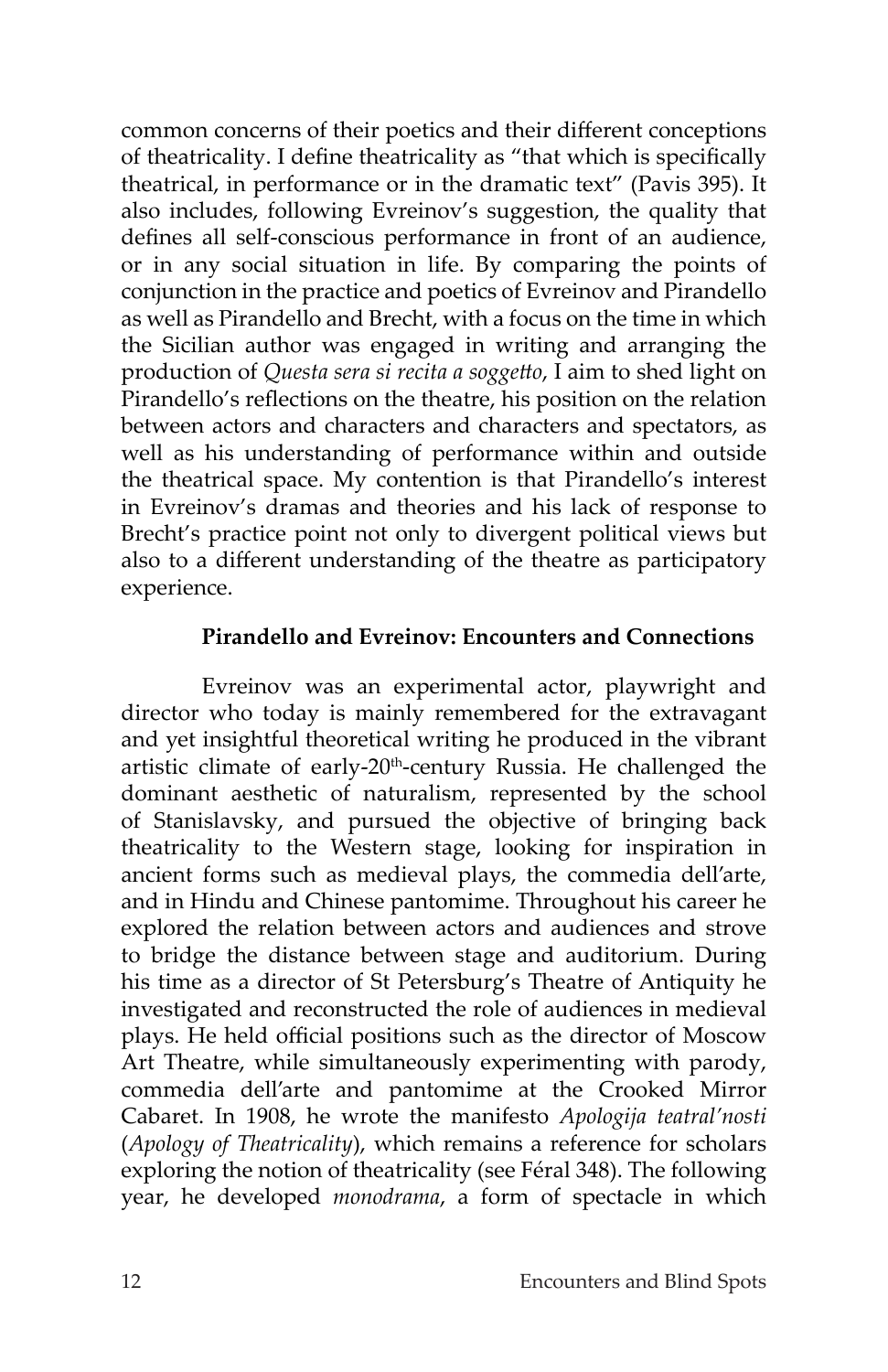all the elements on stage represent the perception of the main figure, which in turn reflects a projection of the author. The idea behind this form of drama was that, by empathizing with a single figure, spectators would avoid disruption and experience the play as if they were onstage, maximizing their participation in the production. Evreinov later moved on to other projects but continued to experiment with devices to reduce the distance between stage and auditorium.

In Evreinov's theoretical writing, developed in *Teatr kak takovoi* (*The Theatre as Such*, 1912) and in the series *Teatr dja sebja* (*The Theatre for Oneself,* 1915—1917), a selection of which was published in English as *The Theatre in Life* (1927) and in Italian as *Il teatro nella vita* (1929), there is a tendency to alternate between the conception of theatricality as a property specific to the theatre and theatricality as permeating all domains of life, from sexuality to business, from the social to religious spheres and from political affairs to military structures. On one hand, Evreinov defines theatricality as a natural instinct and an innate need. On the other hand, taking a sociological approach that prefigures the theories of scholars such as Erving Goffman, he emphasizes the artificiality of human behavior and the extension of performance in all spheres of life, challenging a sharp distinction between the natural and the theatrical.<sup>1</sup> In the chapter entitled "The Stage Management of Life," he comes close to the conception of "cultural performance" when he underlines how each country and cultural context has "its own theatrical characteristic, its own wardrobe and scenery, its own mask" (1970, 100). This view resonated with Pirandello's conception of naked masks and is especially in line with his emphasis on the theatricality of Sicilian culture, which Pirandello addressed in early fiction and plays and which still constitutes a central concern in later plays such as *Questa sera si recita a soggetto* (1930).

In the series of essays titled "The Theatre for Oneself," Evreinov elaborates on theatre as a therapeutic tool for both actors and spectators. Since, in his vision, actors and spectators are bound by empathy, the stage gives to both the opportunity to project their desires and fulfill their instincts for transformation in a framework free from societal restrictions. This view constituted an important shift, because it moved the emphasis from the theatrical production as an aesthetic product to the enjoyment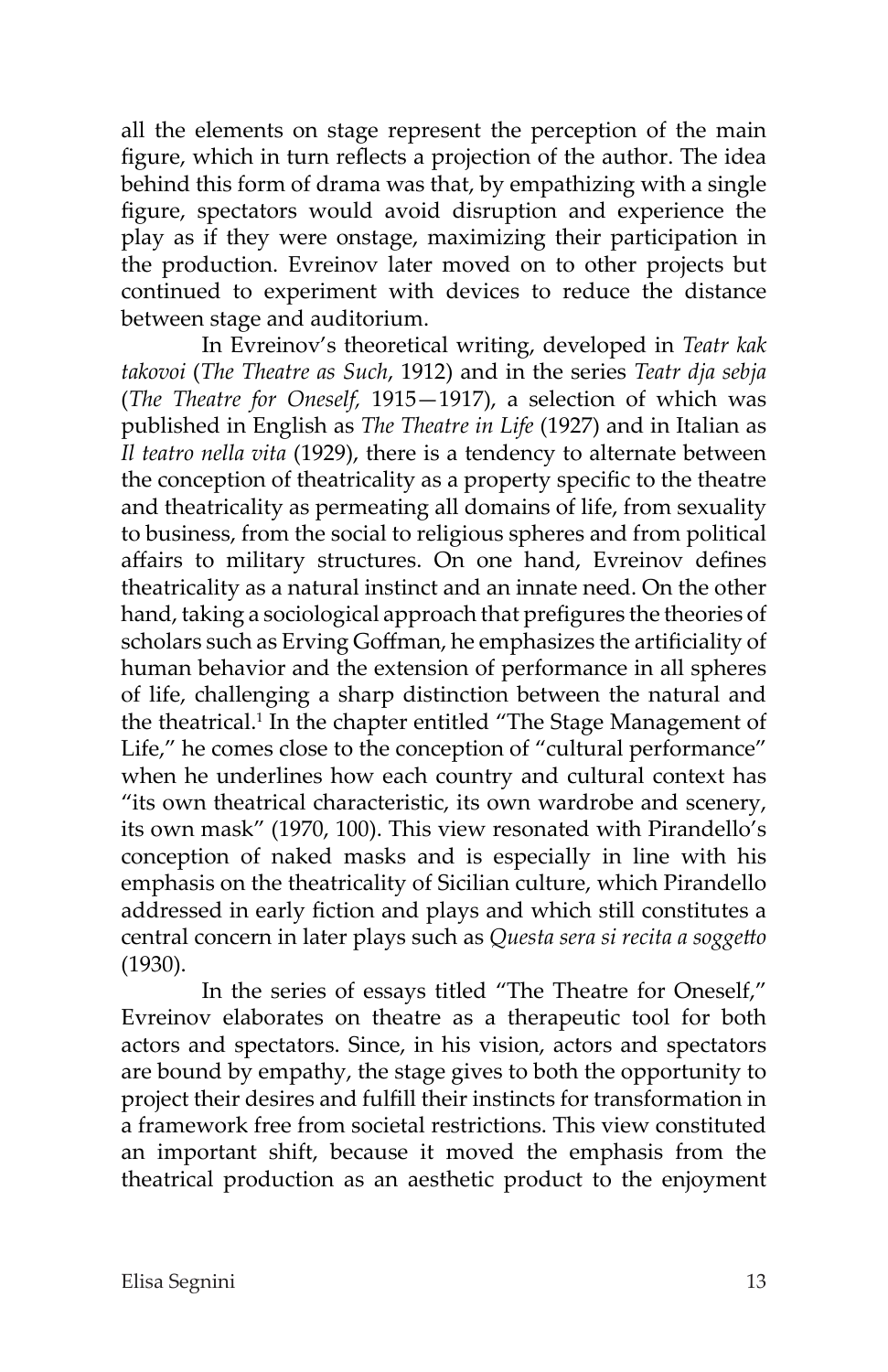of the performative process for both audience and participants. In line with this, Evreinov argued that the theatrical impulse preceded aesthetic notions, and called for amateur actors, who, in his opinion, were more likely to act for the sake of it (Evreinov 1970, 166). On the other hand, Evreinov did not exclude the belief that theatre could have a pedagogical or social function; plays such as *Samoe glavnoe* (*The Chief Thing*), written around 1919, and *Teatr vechnoi voiny* (*The Theatre of Eternal War*, 1927), suggest that, since role-playing is embedded in all human behavior, theatre is also the best training tool to make sure that individuals can be successful in life.

Evreinov was initially an enthusiastic supporter of the Russian revolution. His writings stress the role of performance in constructing the political and military order, and in 1920, he directed the famous *Vziatie zimnego dvorca* (*The Storming of the Winter Palace*), a reenactment of the October Revolution that involved an orchestra of 500 and a cast of 8000 individuals, not one of whom was trained as a professional actor (see Smith 2010, 204). This spectacle exemplified the potential of performance to inculcate political and moral lessons for both audiences and participants, although most of the plays written after this date such as *Korabl' pravednykh* (*The Ship of the Righteous*, 1924)—express disillusionment with the possibility of using theatre as a tool for social change.

Evreinov's work became increasingly well known in Western Europe after he moved to Paris in 1925. Three of his plays were translated into Italian in that year. Luigi Pirandello, who was then beginning his experience as a *capocomico,* selected two of them for the first season of his Teatro d'Arte. Evreinov's references to the commedia dell'arte in *Vesëlaja smert'* (*A Merry Death*, translated into Italian as *La gaia morte* in 1925) provoked mixed reactions. While impressed by Lamberto Picasso's performance, Italian reviewers protested against what they saw as a careless appropriation of an Italian historical genre (see D'Amico and Tinterri 117). *Samoe glavnoe* (*The Main Thing*), mainly gained attention for the perceived similarities to *Sei personaggi in cerca di autore* (*Six Characters in Search of an Author*, 1921 and 1925)*.* Evreinov's play had premièred in St Petersburg in 1921, just three months before the *prima assoluta* of Pirandello's play. Just like *Sei personaggi,* it opened with the rehearsal of a theatre company in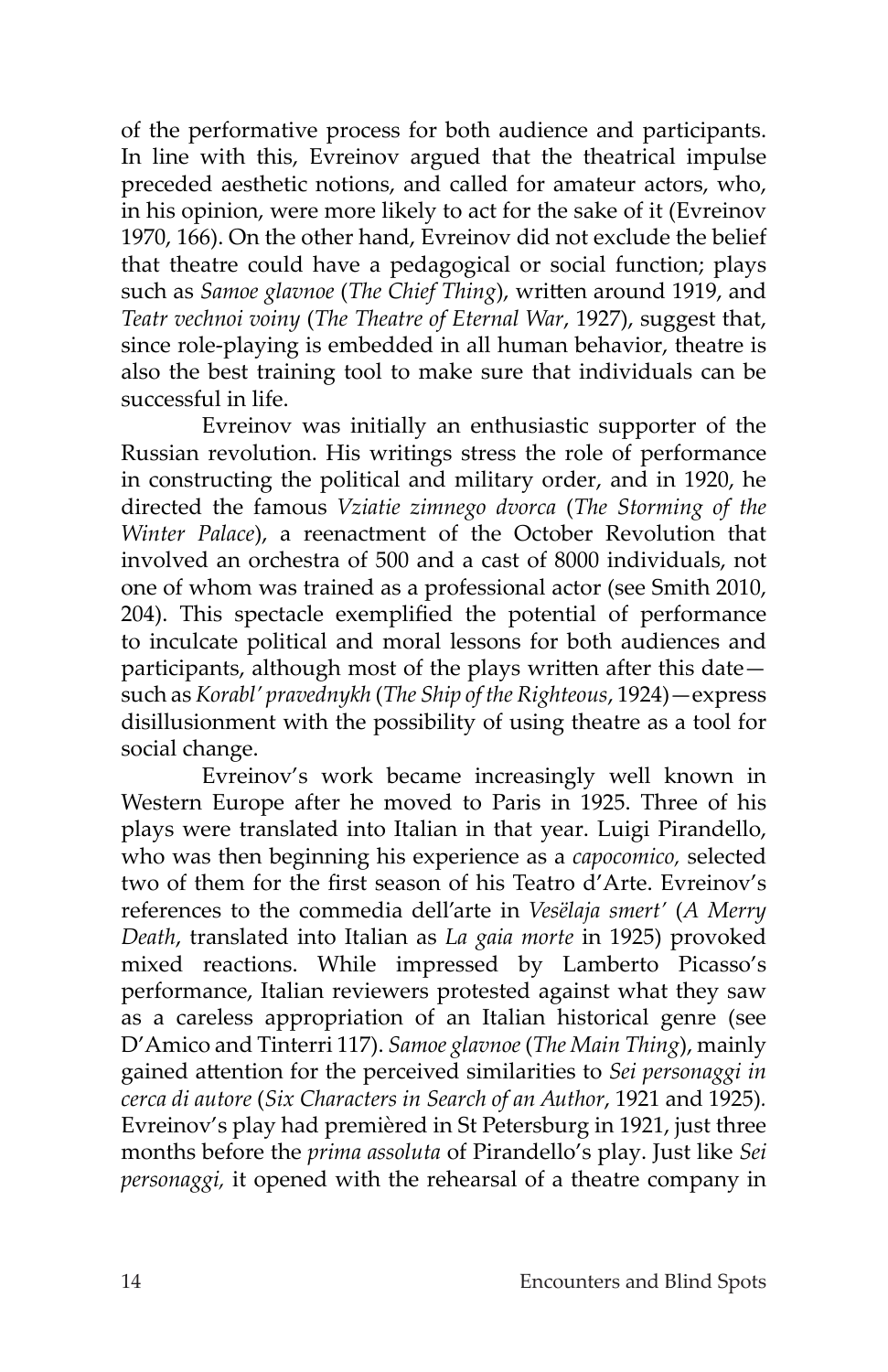a third rate theatre and had a complex meta-theatrical structure that involved several plays within plays. As in Pirandello's play, characters stepped in and out of their parts, moving between their roles as "characters" and "actors." In the 1925 season of the Teatro d'Arte, Pirandello strategically placed Evreinov's play just after the Teatro d'Arte production of *Sei personaggi* and just before the performance of *Enrico IV*, thereby encouraging comparisons between the work of the Russian playwright and his own.2 Comparisons between the work of Pirandello and Evreinov continued when, two years later, Dullin staged *Samoe glavnoe* in Paris as *La Comédie du bonheur* (Carnicke and Parson 121; D'Amico and Tinterri 153).

Since then scholars have frequently addressed the similarities between Evreinov's "Trilogy of the Theatre in Life" and Pirandello's trilogy of "The Theatre within the Theatre."3 They have underlined how both authors encourage a critical stance from the spectators through the use of devices to break the illusory frame (see Baikova Poggi 1980; Pearson 1991, 1987); they have also emphasized their similar philosophical and aesthetic visions. Claudio Vicentini argued that Pirandello's experience in staging Evreinov's plays led to important revisions to the script of the *Sei personaggi* in the 1925 production, in which he decided to place stairs between the stage and the auditorium, enabling the actors' movement between the two sites (Vicentini 82).<sup>4</sup> Other scholars have drawn attention to the similarities between Evreinov's *Krasivyi despot* (*The Beautiful Despot*, 1906) and Pirandello's *Henry IV* (1921), two plays which emphasize conscious role-play in real life (Collins XIII). Olle Hildebrand sees in both *Questa sera si recita a soggetto* and *Trovarsi* (*To Find Oneself*, 1932) "a reassessment of the existential implications of role-playing" that takes place under the influence of Evreinov (128).

In his own theoretical writing, Pirandello often refers to Evreinov's ideas. In 1929, the same year in which Evreinov's treatises on the theatre were summarized and translated into Italian in the volume *Il teatro nella vita* (1929), Pirandello published the essay "Se il film parlante abolirà il teatro" ("Will Talkies Abolish the Theatre?"),<sup>5</sup> in which, referring to the Russian scholar as a personal friend, he summarizes his philosophy as follows:

> Il mio amico Jevreinoff, autore di una commedia che anche gli americani hanno molto applaudito, arriva fino a dire e a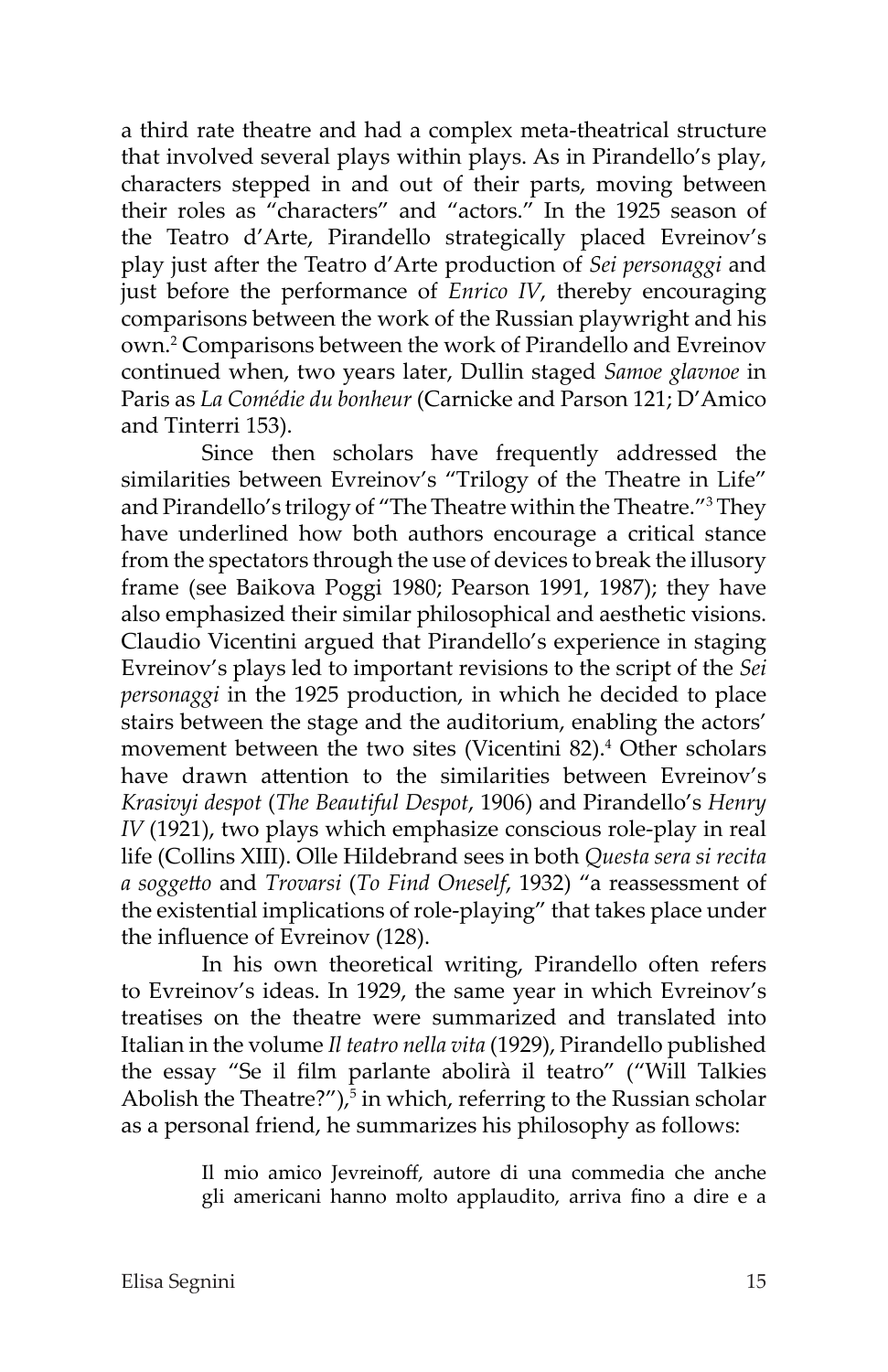dimostrate in un suo libro che tutto il mondo è teatro e che non solo tutti gli uomini recitano nella parte che essi stessi si sono assegnata nella vita o gli altri hanno loro assegnata, ma che anche tutti gli animali recitano, e anche le piante e, insomma, tutta la natura.

Forse si può non arrivare fino a tanto. Ma che il teatro, prima di essere una forma tradizionale della letteratura, sia un'espressione naturale della vita non è, in alcun modo, da mettere in dubbio. (Pirandello 2006, 1327).

[My friend Jevreinoff, author of a comedy that the Americans have much applauded, even says and demonstrates in his book that the whole world is a stage and that not only all men play the part that they assigned to themselves in life, but that all the animals and even plants play, and, in short, all of nature.

Maybe this is too far-fetched. But that theatre, before being a traditional form of literature, is a natural expression of life is unquestionable.] $<sup>6</sup>$ </sup>

Pirandello does not comment on Evreinov's ideas on acting nor on his stance on the theatrical experience; he appears more interested in the circumstances that define human (and nonhuman) activity as performance in self-conscious role-playing in everyday life. However, at this time he was very engaged in reflecting on the mechanisms of the theatre, as exemplified by *Questa sera di recita a soggetto*, a play that he writes in 1929 for the German stage. In this work, a German director hires a group of actors to improvise a tragic tale drawn from one of Pirandello's "Sicilian" stories. According to an interview released in the same year, Pirandello's aim was to criticize the tendency of German directors who reduced the dramatic text to a bare outline, filling it with elements such as "dance, acrobatics, circus horses, quick scene changes" (see Bassnet and Lorch 158). In a letter to Salvini dated March 30, 1930, Pirandello also underlines his intent to address the balance among the author, the actors and the director (D'Amico, 2007, 247-295). Along with these concerns, this metatheatrical play indicates an increasing interest in acting and acting methods. Throughout the play, the actors move in and out of their roles, emphasizing the contrast between their personalities and their stage personae as they struggle to put up with the instructions of the bossy director.

The Sicilian story that constitutes the play-within-the-play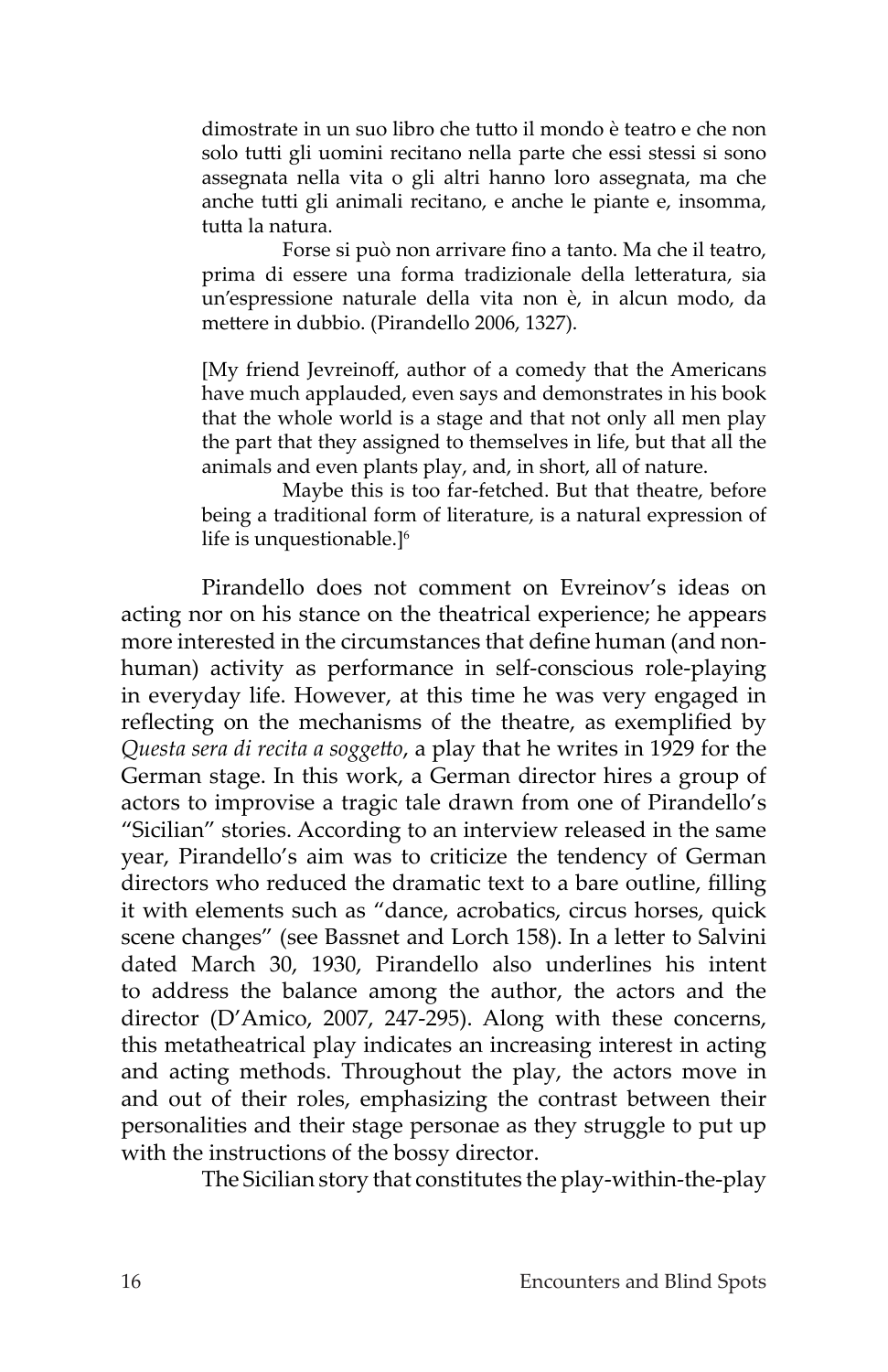underlines the theatricality of Sicilian culture, the self-conscious awareness of behaviors in front of audiences—in other words, the dimension that Evreinov refers to as "theatre in life."7 It is also a tale that foregrounds several amateur performances: the protagonist and her sisters perform melodramas at home for their own enjoyment, thereby enacting a sort of "theatre for oneself," and the female protagonist comforts herself by performing melodramas when, in the fiction, she is confined to her house. In addition, in rejecting the director's elaborate scenography, opting for symbolic props, and focusing on the theatrical experience, the actors seem to listen to the advice that Evreinov gives in *The Theatre for Oneself*, in which he recommends that the actors not "pay too much attention to the aesthetic side of your theatre, to the details of scenic equipment" to "play in the company of others" (196), and also that they should prepare their mood for the play through "preparative measures" in real life (197).<sup>8</sup> Like Evreinov, Pirandello stresses the importance of empathy and identification, and he goes as far as making the actors fall into a trance that effaces all distance from their stage personae.

Evreinov considered emotional involvement a form of audience engagement. In nineteenth century melodrama, the audience was not expected to participate, but Evreinov, saw in it an example of "old fashioned" art that, while defying naturalism, succeeds in binding actors and spectators: "Melodramas are no longer *en vogue* […] but in former days men and women, young and old, all sat with reddened eyes, all dropped tears, all blew their noses, beholding the 'unreal' gesture of 'theatrical' heroism or hearing a pathetic phrase" he writes in *The Theatre in Life.* (Evreinov 1970, 143-44). In the same passage, he describes an example of acting that he finds "deeply moving" while defying the doctrine of naturalism:

> I once overheard in a theatre the criticism of an old lady with an eternally skeptical smile on her lips: "Excuse me, but that isn't natural," she observed with the contempt of an expert whom one cannot fool. "Have you ever heard people crying like that in real life?" Meanwhile, after the fall of the curtain the actress lay almost senseless on the stage; her make-up was literally washed away by tears; even the carpenters who entered the stage to replace decorations were deeply moved […]. (Evreinov 1970,  $143)$ <sup>9</sup>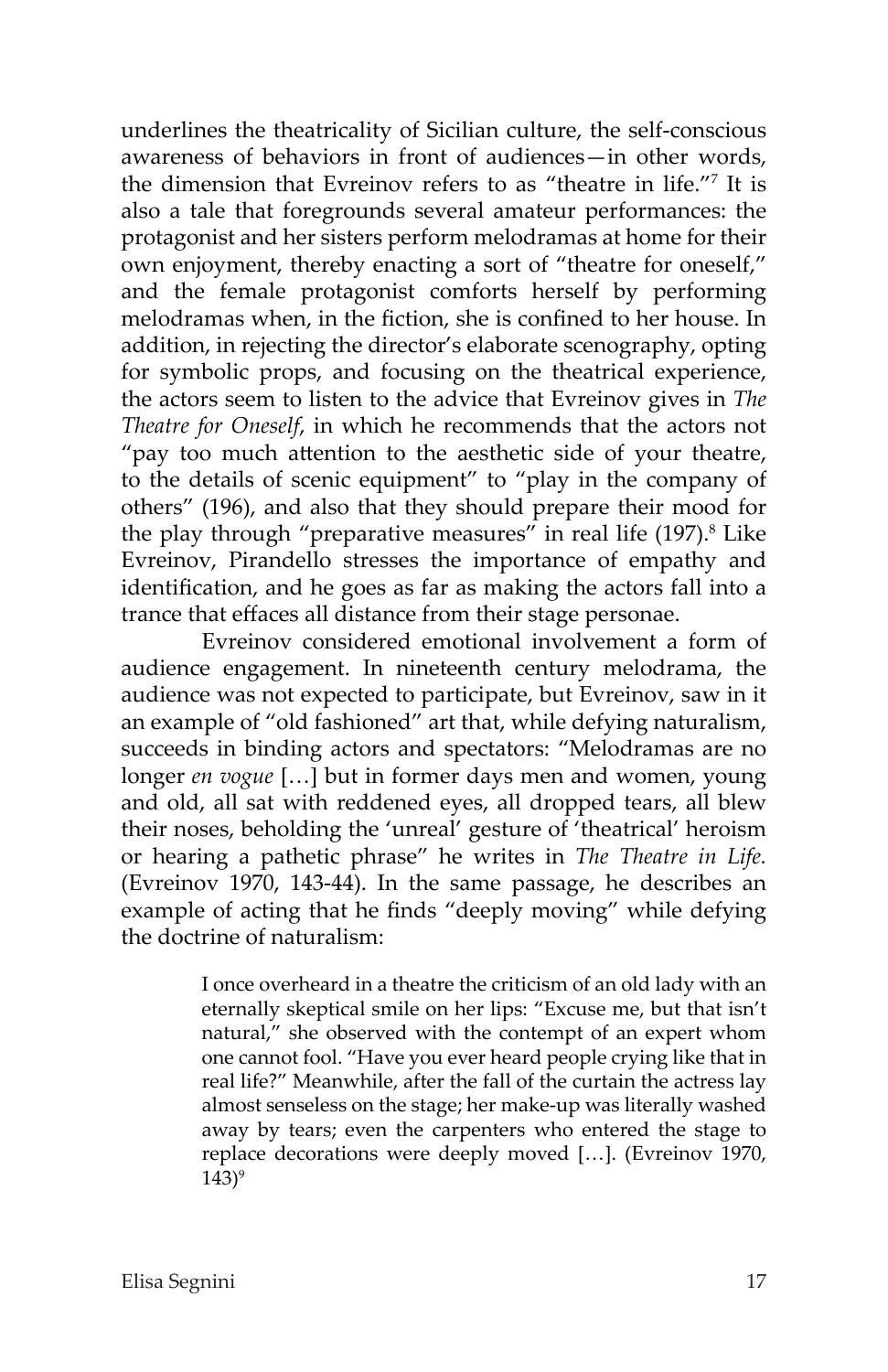It is possible to identify a parallel between this scene and the ending of *Questa sera si recita a soggetto*, in which the leading actress collapses after having performed an aria from Verdi's *Trovatore*. In Pirandello's play, the actors' performance after their rebellion is incredibly successful, but the acting style adopted takes a toll on them: after playing the death of the protagonist, the leading actress feels as sick as if she had experienced a real heart attack. As Paolo Puppa and Roberto Tessari note in their forthcoming work, Pirandello goes beyond Stanislavsky in foregrounding a transformation from character into actor that entails the sacrifice of the leading actress. Overall, the play presents a paradox: Pirandello underlines the double nature of the theatrical enunciation, the distance between actors and stage personae, while at the same time conjuring "life" onstage through an acting style based on identification. The ending, in which the actors declare that they cannot continue acting in this manner, seems to question the limitations of this acting method—without, however, proposing an alternative solution.<sup>10</sup>

#### **Pirandello and Brecht: The Blind Spot**

If Josette Féral reaches back to Evreinov to define theatricality (349), the French scholar and director Jean Pierre Sarrazac underlines how the dramaturgy of Pirandello and Brecht brings about an important change in 20<sup>th</sup>-century theatre by inviting the audience to reflect on the "specifically theatrical:" "Changement parfaitement identifiable et explicite chez Brecht, qui souhaite que 'le théâtre avoue qu'il est au théâtre', et, déjà, chez Pirandello: le Régisseur de *Ce soir on improvise* n'annonce-t-il pas chaque soir au public qu'on va «essayer de regarder fonctionner à l'état pur ce jeu, cette simulation, ce simulacre, que couramment on appelle le théâtre?»" ["A perfectly identifiable and explicit change in Brecht, who wishes 'the theatre to admit that it is theatre;' and already, in Pirandello, doesn't the director of *Tonight We Improvise* announce to the public that every night it will 'consider how this game, this simulation, this sham commonly known as the theatre functions at the pure stage?'"] (61).

The names of Pirandello and Brecht are frequently cited in association with one another in Italian histories of theatre, often in such a way as to underline the place of the Sicilian author among the great European dramatists and to emphasize his engagement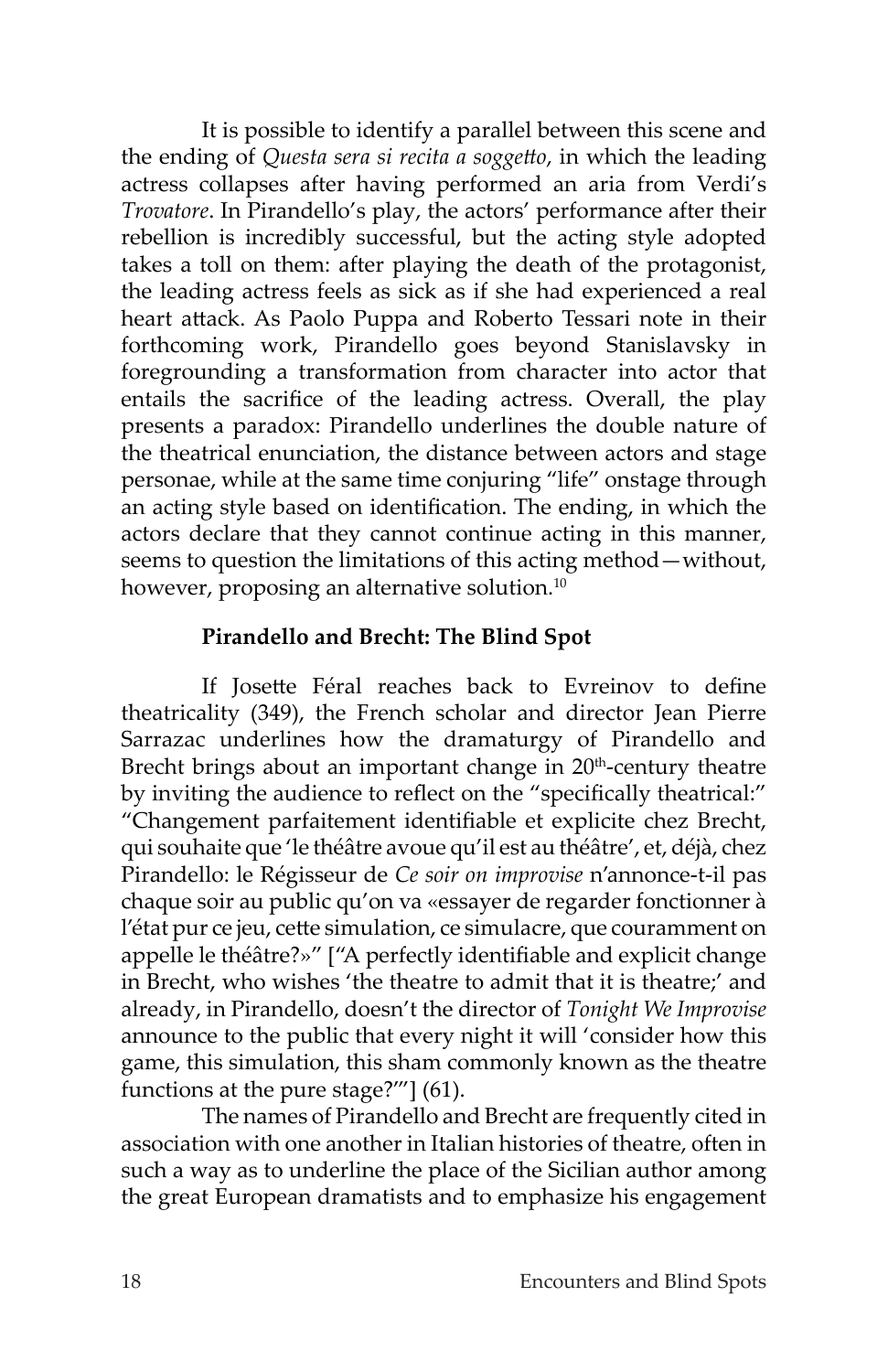in the renewal of the theatre (see Ferrante 1968; Szondi 1962). Pirandello and Brecht share the concern for the message of the dramatic text and the retention of its integrity through the *mise en scène*. Until the end of his life, the Sicilian author keeps repeating the position originally formulated in the essay "Illustratori, attori e traduttori" ("Illustrators, Actors and Translators," 1908), according to which any translation into another artistic medium is seen as inferior to the original. Unlike Pirandello, Brecht is primarily concerned with the relation between the meaning of the text at the time in which it originated and the political significance that it can acquire at the time of production. However, for both of them the dramatic text maintains an important role (see Vigliero 119). The tension among the author, the actors and the directors is addressed throughout Pirandello's trilogy and in particular in the last play, *Questa sera si recita a soggetto*.

Pirandello and Evreinov shared a common background in German idealism; their conception of theatricality was informed by the writings of Schopenhauer and Nietzsche (Corsinovi 20-42, Hildebrand 114). The gap between Pirandello and Brecht was wider. They belonged to different generations and had opposite political stances. Pirandello declared his support for the Fascist party in 1924; Brecht had become interested in Marxism in 1926. Despite these differences, in the second part of the 1920s, both were preoccupied with similar issues: the impact of new technology on artistic productions, the relation between cinema and theatre and the influence of American culture on the European way of life—themes that are underlined in *Questa sera si recita a soggetto* and in the essays that the two artists produced in this period. In addition, both were fascinated by the observation of performance outside the stage, by spectacles such as sports, rituals and dance performances and by the dimension that Evreinov called "the theatre in life"—with conscious human behavior in everyday life. Furthermore, both had experience as theatre directors and were engaged in observing the work of actors as well as in exploring the relation of actors to different audiences in different cultural contexts.

In terms of life events, Brecht's and Pirandello's paths crossed more than once. Both were closely associated with Otto Falckenberg, who had staged Brecht's *Trommeln in der Nacht*  (*Drums in the Night*) in 1922 and Pirandello's *Sei personaggi in*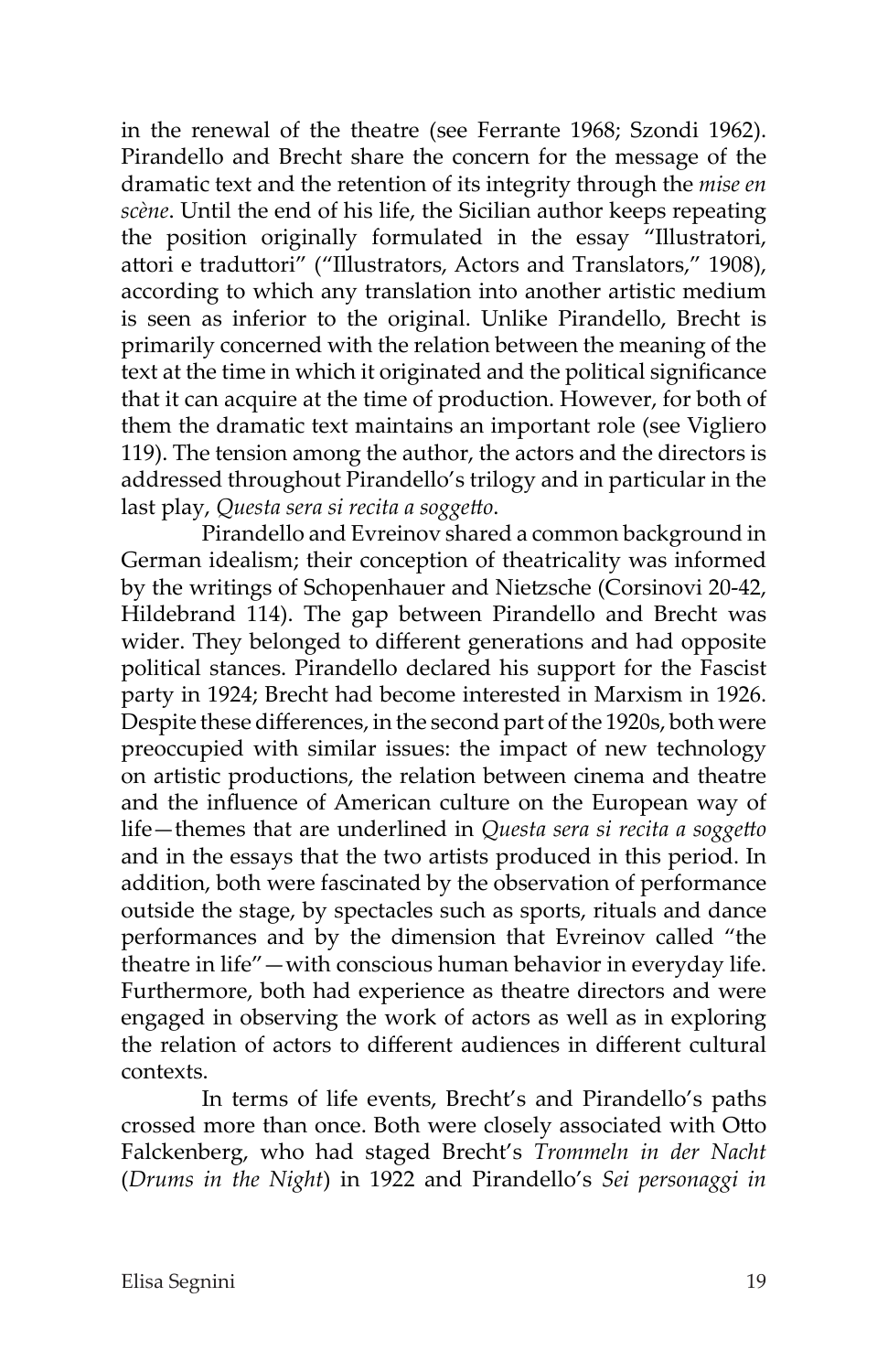*cerca d'autore* in Munich in 1924. In addition, Brecht was working as Max Reinhardt's assistant between 1924 and 1926, years in which the Austrian director staged *Sei personaggi in cerca d'autore*, *Il piacere dell'onestà* and *Vestire gli ignudi* (see Chiarini 321). From 1926, on the wave of the success of *Sei Personaggi*, Pirandello began to be frequently quoted in the German press (see Cometa 1989). Around the same time Brecht, who had already won the Kleist prize with *Trommeln in der Nacht*, achieved visibility through *Mann ist Mann* (*A Man is a Man*), which premiered in Düsseldorf and Darmstadt in 1926. Wolfgang Sahlfeld notes that the comparison between Brecht and Pirandello was used among German critics to either support or invalidate the work of the younger dramatist (55). For instance, in reviewing *Mann ist Mann*, Herbert Jhering, who was a personal friend and supporter of Brecht, highlighted his innovative use of humor. In contrast Alfred Kerr, who was on good terms with Pirandello, cast Brecht in the role of a mediocre imitator and noted that he was using the same contrast between reality and illusion, but with less talent than the Sicilian playwright.

Scholars who have addressed the relation between the two playwrights tend to look for a possible influence of Pirandello on Brecht, rather than the other way around. In order to demonstrate the points of conjunction on their vision they often dwell on *Mann ist Mann* (see Chiarini; Sahlfeld). In fact, like many of Pirandello's works, *Mann ist Mann* foregrounds a fluid notion of identity. Like Vitangelo Moscarda in *Uno, nessuno e centomila*  (*One, No One, and One Hundred Thousand*, 1926), Galy Gay, the Irish porter who is led to take on the identity of the soldier Jeraiah Jip, undergoes a symbolic death and experiences the dissolution of the self in nature or in the collective. Like the main figure of *Quaderni di Serafino Gubbio operatore* (*The Notebooks of Serafino Gubbio, Cinematograph Operator*, 1925), he is eventually reduced to a human machine. The effacement of individuality in an age of mass production is exemplified by the interlude in which the making and unmaking of Galy Gay is compared to the process of assembling an automobile. However, Brecht's introduction to the 1927 radio production of *Mann ist Mann* underlines the distance between the views of the two dramatists. In fact, whereas for Pirandello, the effacement of individuality always entails a crisis, in the 1927 talk Brecht described the loss of the self and the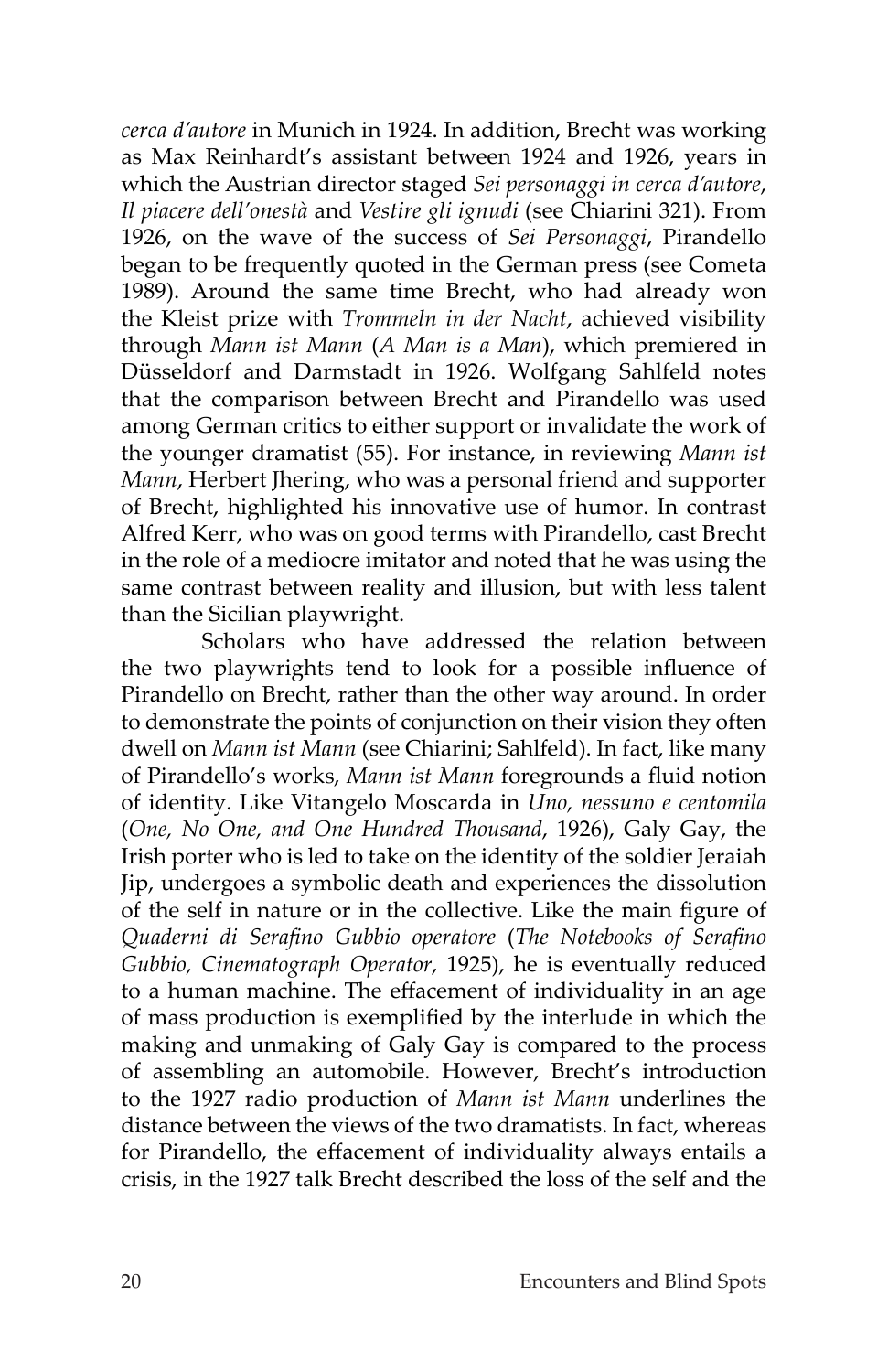transformation into the collective as a "jolly business" (in Willet 1979b).<sup>11</sup>

From 1928 to 1930, Pirandello and Brecht were both living in Berlin; they frequented very different social circles but their work was often judged by the same critics. Furthermore, Pirandello, like Brecht, had become in this period an affectionate client of cabaret and variety theatres. These were crucial years in the Weimar Republic. The German economy was strongly affected by the 1929 crisis and the nationalist Right took advantage of the climate of political instability to strengthen its position. The crisis affected the theatre industry, and Pirandello, who had arrived in Germany filled with hope of making great profits with theatrical and cinematic productions, had to lower his expectations. One of the consequences of the financial crisis was that artists and theatre practitioners turned their focus to the social and educational function of art. Piscator, at the *Theater am Nollendorfplatz*, experimented with a politically engaged theatre that incorporated technologies such as film screens and voice recording to call attention to contemporary social issues. In music, movements such as *Gebrauchsmusik* and *Gemeinschafmusik* were concerned with reaching out to the general public and involving the community (see Willet 1979a).

Pirandello was not interested in pedagogy. He had always seen his job as a teacher as a burden, and he abandoned it as soon as he could afford to write full time. He was also a fierce opponent of politically engaged art. His opinion on this matter is summarized by his interview in 1931 with Enrico Rocca, in which he asserts: "Condanno l'arte a tendenza politica dei tedeschi, perché la ritengo dannosa sia alla politica che all'arte. Per i fini che la politica si propone un documentario sarà molto più probatorio di una commedia o di un romanzo dove la fantasia ha necessariamente largo gioco" ["I condemn the politically committed art of the Germans because I consider it harmful both to politics and art. For political aims, a documentary will be a lot more convincing than a play or a novel, in which imagination necessarily plays a large role"] (Pirandello 2006b, 1393). This stance did not prevent him from being curious about the work of a politically committed artist such as Piscator. In an interview released in 1928, Pirandello reproached Piscator for imitating the Russians excessively, and warned that "la messa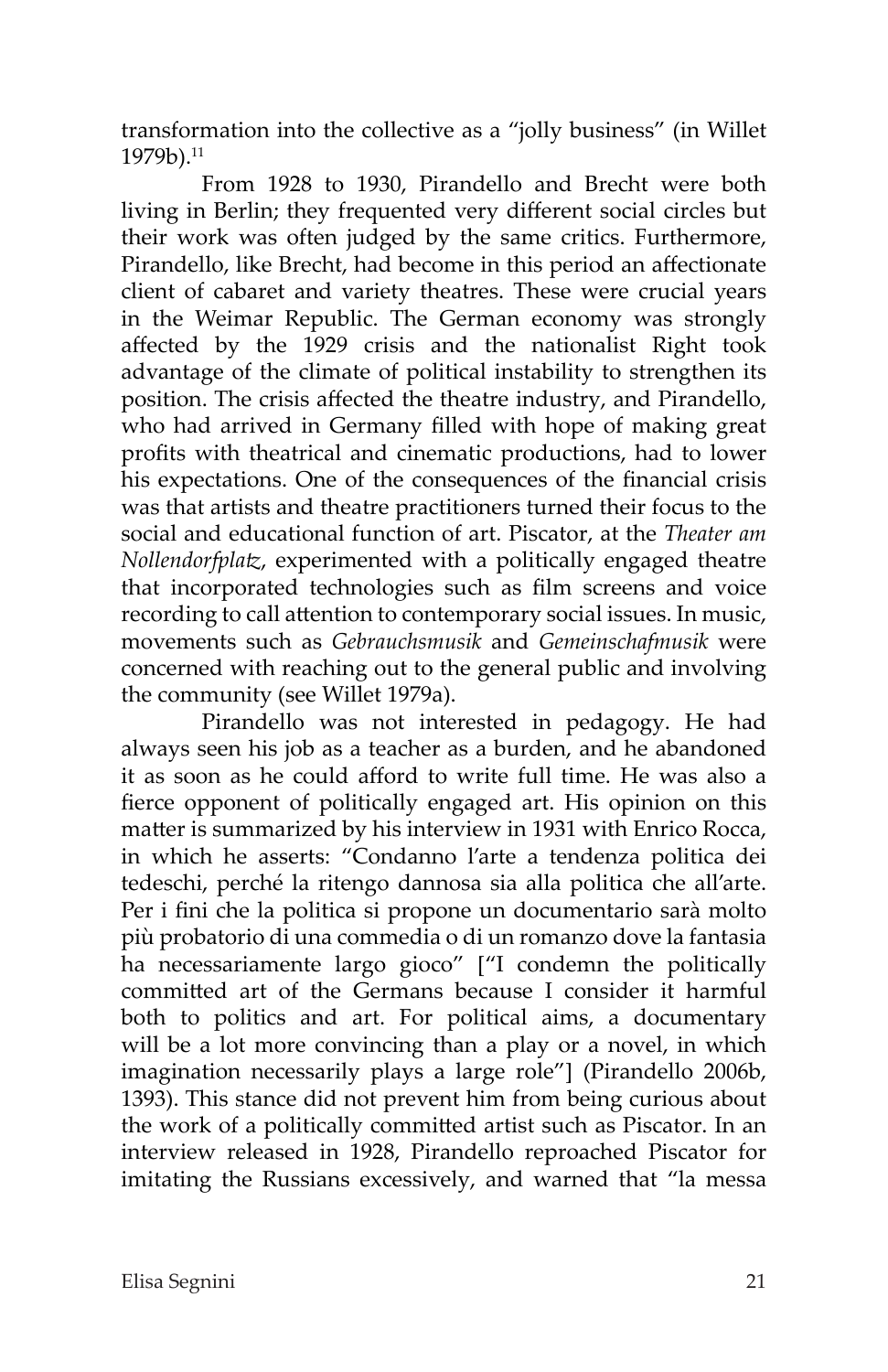in scena non deve sopraffare il lavoro che mette in scena" ["the *mise en scène* should not overpower the work that it stages"] (2006c, 1354). However, he acknowledged that "Piscator fa delle cose meravigliose" ["Piscator is doing wonderful things"] and expressed admiration for German stagecraft: "I progressi della tecnica nel campo teatrale sono immensi. Ho visto, specialmente in Germania, miracoli. Palcoscenici che si sollevano per metà o per intero, o che si sprofondano, luci che bagnano tutto in una specie di alone fantasmagorico, irreale, sgorgando dalle fonti più impensate. Prodigi. Le dico, prodigi…" ["I have seen, especially in Germany, miracles. Stages that rise half way or entirely, or that sink, lights that wet everything in a phantasmagoric, unreal, halo, coming from the most unthinkable sources. Prodigies. I say, prodigies…"] (*ibid.*, 1355). From a letter to Marta Abba dated September 14, 1929, we know that Pirandello attended Piscator's production of *The Merchant of Berlin*, which together with Brecht, Weill and Hauptmann's play *Happy End*, turned into one of the most famous theatrical flops of the Weimar Republic and after which Piscator decided to close his theatre (Willet 1997a, X).<sup>12</sup>

Brecht was closely associated with Piscator. He had joined his collective in 1927 and it was from him that he derived the notion of epic theatre. He was also involved in a series of collaborations with composers such as Paul Hindemith and Kurt Weill, geared to revolutionize the theatrical experience both from inside and outside the theatrical establishment. The most famous of these endeavors was Brecht, Weill and Hauptmann's *Dreigroschenoper*  (*Threepenny Opera*)*,* which premièred in Berlin on August 31, 1928, and continued to run at the *Schiffbauerdamm* theatre throughout the whole 1928/29 season. The opera received mixed critical responses. Jhering applauded Brecht's and Weill's endeavor to reenvision elitist genres and their commitment to speak to a broad range of audiences. Conservative critics labeled it a "literary desecration." Harry Kahn, who in 1929 would be in charge of translating *Questa sera si recita a soggetto* into German, called the opera "a Schwabish joke that takes itself excessively seriously" (Hecht, Knopf, Mittenzwei and Müller 1988, 438). Regardless of critical disputes, *The Threepenny Opera* was enthusiastically received by audiences and became an immediate box office hit.

Thus, at the time in which Pirandello was living in Berlin with Marta Abba, *The Threepenny Opera* became extremely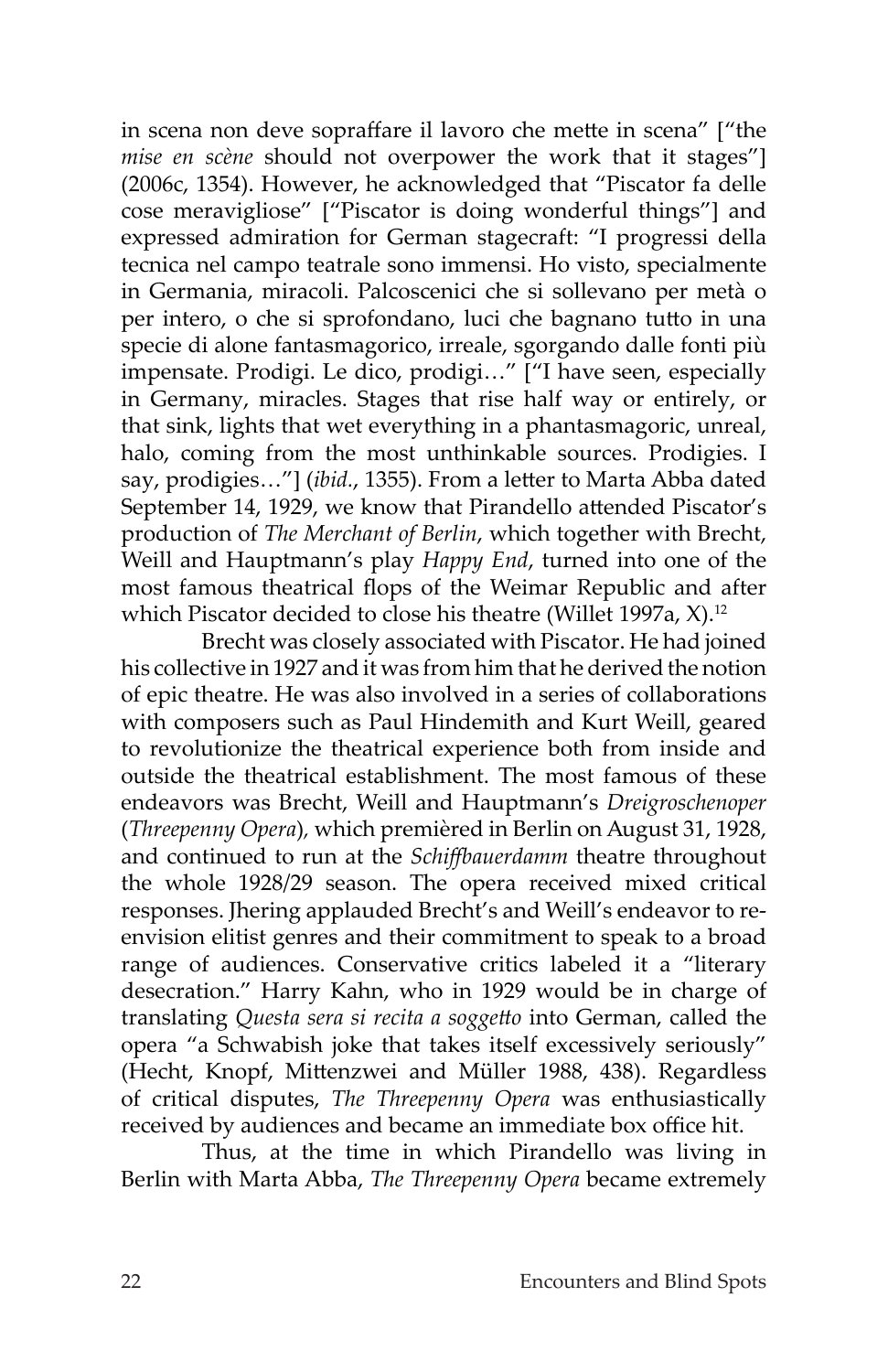popular in Berlin and in the whole of Germany. Felix Bloch-Erben, who was very close to Pirandello, published the first edition of the libretto in October 1928*;* Brecht and Weill's songs were continuously broadcast on the radio and in coffee houses.*<sup>13</sup>* In a letter to Marta sent during a journey to Paris on March 1, 1930, Pirandello expresses his satisfaction at the flop of the *Filodrammatici* production: "Hai visto che a Milano *La veglia dei lestofanti* di Bragaglia ha fatto fiasco? Ci ho provato un gusto!" ["Did you notice the flop of Bragaglia's *La veglia dei lestofanti* in Milan? I got a kick out of it!"] (Pirandello and Ortolani 328). In the same letter, he comments that Parisian audiences are fed up with the tricks of modern directors and adds that the time is therefore perfect for the *mise en scène* of *Questa sera si recita a soggetto* (Pirandello and Ortolani 328).<sup>14</sup> Two months later, in a letter from Berlin written on May 10, Pirandello explains to Marta that two German directors have shown interest in his new play. He specifies that the first is the director of the *Lessing Theater*, whereas the second "la vuol dare al Bauschiffdammm [sic] Theater" ["would like to stage it at the Bauschiffdammm [sic] Theater"] (378). Nostalgic about the time he and Marta shared in Berlin, he adds: "dove, ti ricordi? Sentimmo insieme 3Groschen Oper" ["where, do you remember? We went together to see the 3Penny Opera"] (*ibid.*).

We do not know what Pirandello thought of the *Dreigroschenoper*; after mentioning the play he shifts to another topic and makes no further comment on it. From the letters to Marta Abba we know that he disapproved of rough language on stage and improperly dressed actresses.<sup>15</sup> Moreover, the play, while intended as a "culinary piece," still contained a political message. It is possible that, like most of the audience, Pirandello ignored the play's political implications, but it remains curious that the work did not catch his attention. Besides his interest in modern technologies Pirandello was also fascinated by the influence of American culture, of which Jazz became a powerful symbol in the 1920s. In addition, *The Threepenny Opera* foregrounded some of the devices that Brecht would later link to his theory of *Verfremdung,* and with which Pirandello was experimenting in his own plays the action was fragmented through several plays within the play, the actors undertook new roles under the eyes of the audience, and the audience was not only offered the opportunity to judge the action but encouraged to do so by the actors (Knopf 118-19).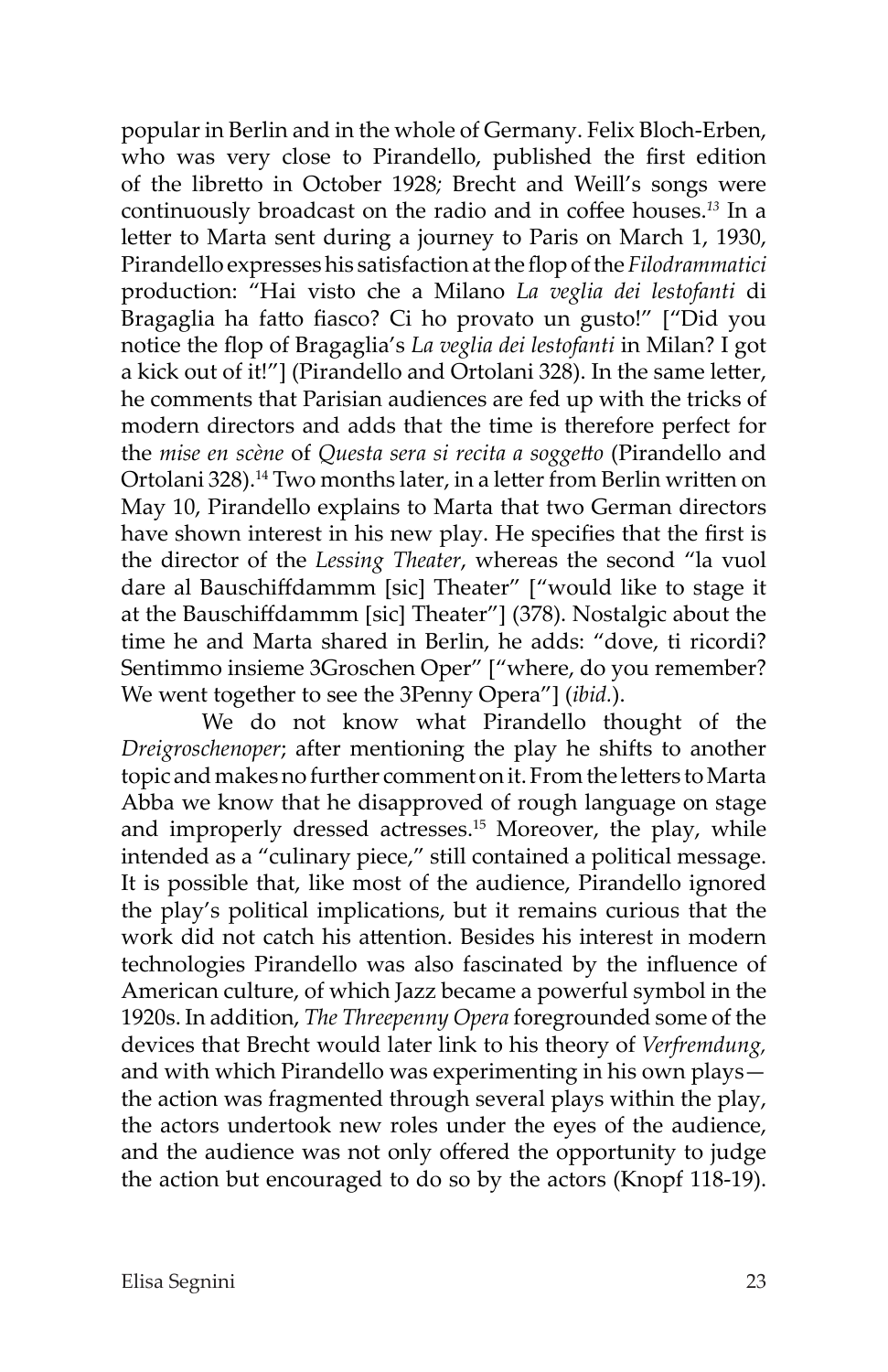Furthermore, in Erich Engel's 1928 production, the technology was visible on stage, with screens displaying the titles of each scene while the actors were grouped according to an aesthetic reminiscent of contemporary development in film (Hecht, Knopf, Mittenzwei and Müller 1988, 424-446).

All these strategies can be compared to the stage directions of *Questa sera si recita a soggetto,* in which Pirandello creates a German director, Dr. Hinkfuss, who could represent Piscator or Brecht, or any director committed to a bare *mise en scène* to provoke an effect of estrangement (Alonge 100).<sup>16</sup> Like Brecht and Weill's opera, *Questa sera si recita a soggetto* showed the influence of Jazz and of cabaret. But while Weill presented musical numbers as a new form of opera designed to break with the conventions of Wagner's *Gesamtkunstwerk*, Pirandello chose to juxtapose Jazz to Verdi's melodrama, foregrounding the contrast between modernity and tradition. Furthermore, in *Questa sera si recita a soggetto* the function of the music was to keep together, rather than to fragment, the action; Verdi's *Trovatore* functioned as a connection between the main scenes of the Sicilian tale.

By 1928, Brecht and Weill had already composed most of *Aufstieg und Fall der Stadt Mahaganny* (*The Rise and Fall of the*  City of Mahagonny). The opera premiered in Leipzig on March 9<sup>th</sup> 1930, when Pirandello was still in Berlin, occupied in arranging the production of *Questa sera si recita a soggetto.* It immediately became the target of Nazi demonstrators raising heated debates in the theatre scene. The notes to *Mahoganny*, which contain a detailed formulation of the epic theatre—the same essay was later re-printed as "The Modern Theatre is the Epic Theatre"—were published in the same year. Meanwhile, the Berlin première of *Questa sera si recita a soggetto* (*Heute abend wird aus dem Stegreif gespielt*, 1930) took place on May 31, 1930 at the *Lessing Theater* under the direction of Gustav Hartung.17 It is possible that Jhering's enthusiastic reception of Brecht and Weill's endeavors played a role in influencing his review of *Tonight We Improvise*, in which he sharply criticized Hartung's production as well as Pirandello's dramatic text:

> Pirandello's plays show the boundary line between seeming and being, between acted and lived reality. And for whom does that have meaning today? As insights they are mediocre. As plays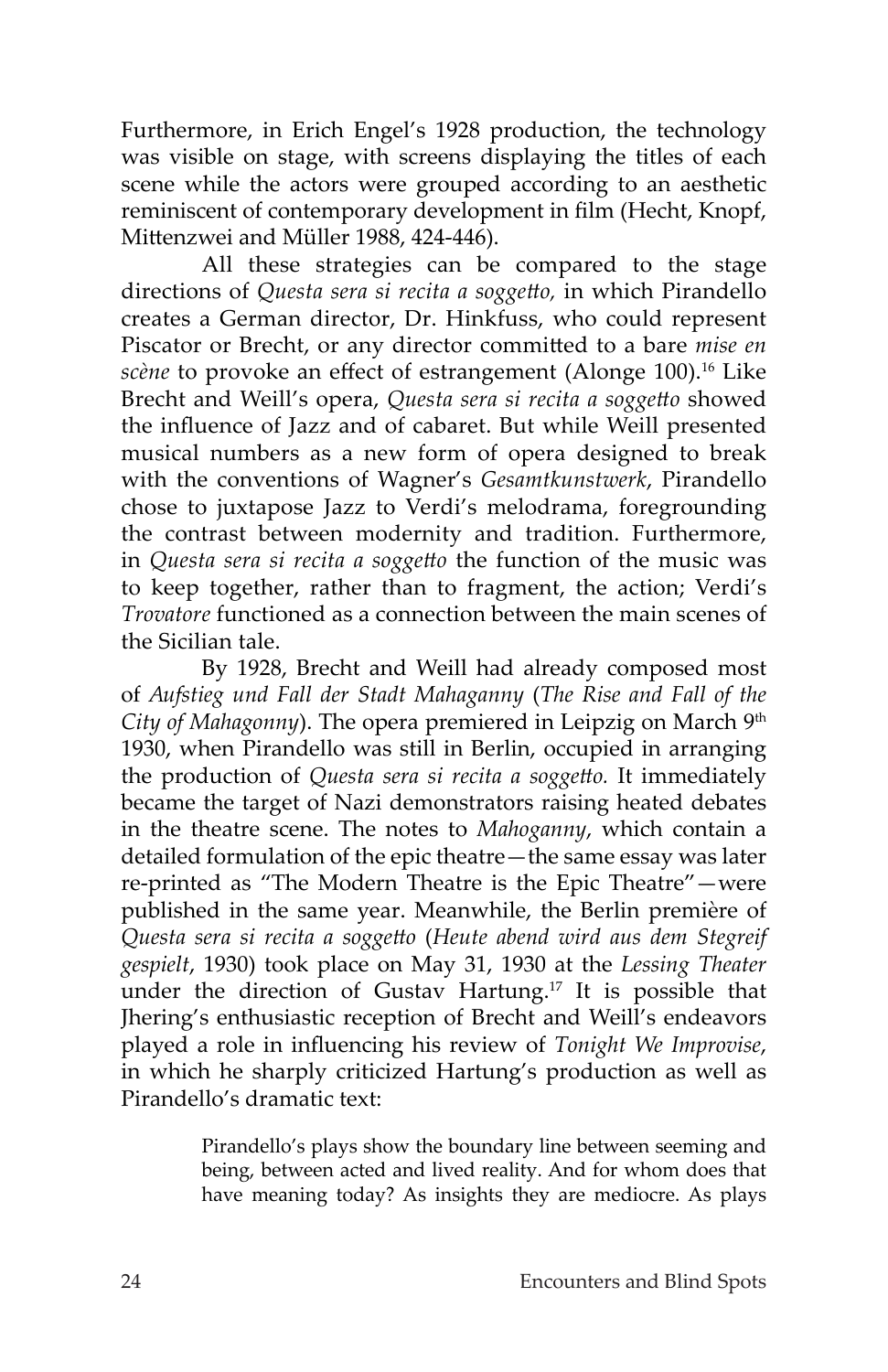they are vague. The latest *Tonight We Improvise* is once again about the problem of the theatre, the problem of the actor, what is a play, what is improvisation and what is role-playing, what is the private quality of the actors? This latest play was quite stunningly uninteresting in its own right, even though it might have been good. However, it is uninspiring, devoid of wit, endless, dust boring, dust and more dust. (Bassnett and Lorch 165)

In underlining that "the play may have been good," Jhering acknowledges that the work had some potential and that the questions the play poses about "the problem of the actor" are not irrelevant. However, in comparison with works such as *The Threepenny Opera*, Pirandello's ideas appeared to the German critic irrelevant and oldfashioned. Jhering continues by underlining that the actors act "wrongly"—"wrongly in terms of the meaning of the show (if such a thing can be said at all). Wrongly for the stage, wrongly for the acoustics" (Bassnett and Lorch 165).

"To act wrongly" (*nicht gut spielen/ falsch spielen*) was an expression that Brecht, in these years, frequently used to describe the work of the actors, especially in his conversation with Jhering (Brecht 1992a, 392; 1992c, 279). In fact, both Pirandello and Brecht were, in this period, engaged in observing acting methods: Gugliemo Bernardi has recently suggested that, in questa sera si recita a soggetto, Pirandello may have envisioned a different acting style for the "actors" and the Sicilian characters, a style that emphasized difference in the German and Italian acting traditions, which saw as highly influenced by the Commedia dell'arte (see Bernardi, 2015). Pirandello had initially been as enthusiastic about German actors as he was about German stagecraft: "German actors are the most disciplined and meticulous in the world. They don't act, they live with the appearances of a minutely observed reality. They lack perhaps, the actor in the Italian sense of the word, the inspired improviser among a crowd of mediocre walk-ons. Here, they are all perfect, from the first to the last" he declared in an interview with Corrado Alvaro released in 1929 (Bassnett and Lorch 158).<sup>18</sup> However, the letters to Marta Abba indicate that his enthusiasm diminished as the time for the première of *Questa sera si recita a soggetto* was approaching. In these letters, Pirandello betrays an increasing frustration with a wealthier and more elaborate theatrical system that, in his view, was nevertheless disorganized and did not always bring out the best in the actors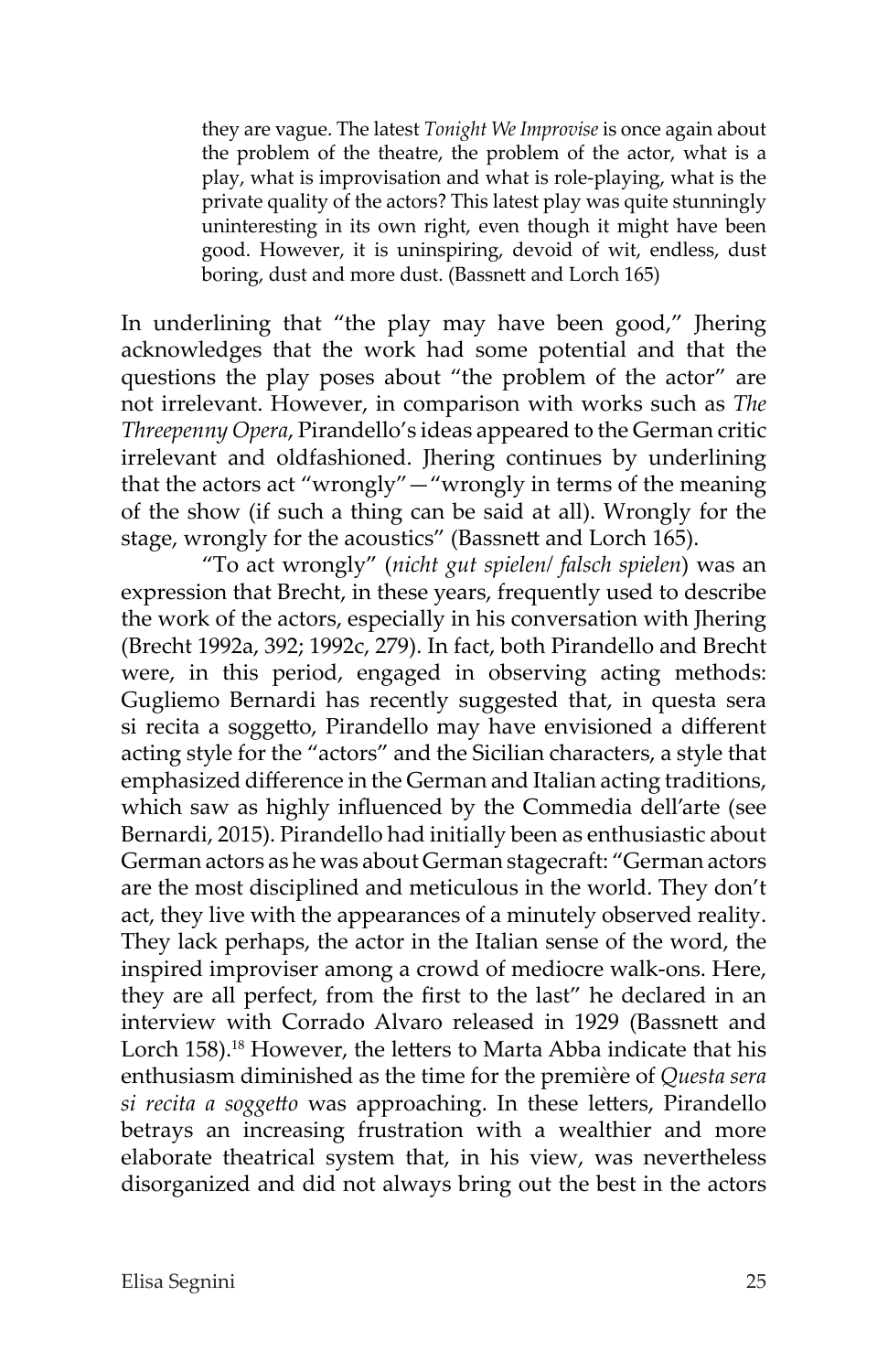(Pirandello and Ortolani 495). He complains about the difficulties of finding a leading actress able to sing, and he frequently expresses distress at what he perceived as signs of vulgarity and inaccuracy, such as actresses "not properly built" for the role. Furthermore, he has very sharp words for women acting "local" roles with a foreign accent.<sup>19</sup> In sum, while engaged in staging the contrast between actors and characters, Pirandello continued to be preoccupied with the fact that the actor's background, or what Jhering called the "private quality of the actors," may hinder the illusion of the stage persona, consequently affecting the process of identification of both actors and audiences with the character.

In the same period, Brecht was reflecting on similar issues but suggesting different solutions, proposing an acting method that emphasized the distance between actors and characters, characters and spectators. In the essay "Schwierigkeiten des epischen Theaters" ["The Epic Theatre and its Difficulties"] (1927), he defined the Epic Theatre as a new school of play-writing that "appeals less to the feelings than to the spectator's reason" and underlined that theatre was not about "sharing an experience with the spectator," but about "coming to grips with things" (23). In "Dialog über Schauspielkunst" ["A Dialogue about Acting"] (1929) he described the method used by most German actors as hypnosis, underlining how the actors tend to "go into a trance and take the audience with them," and emphasized the need for a method that would allow actors to act "consciously, suggestively, descriptively", thereby enabling a distance between actors and spectators (280). The instructions to the actors printed in the 1931 edition of *The Threepenny Opera* further stress this position:

> As for the communication of this material, the spectator must not be made to adopt the empathetic approach. There must be a process of exchange between spectator and actor, with the latter at bottom addressing himself directly to the spectator despite all strangeness and detachment. The actor then has to tell the spectator more about his character 'than lies in the part.' (in Manheim and Willet 1979: 93)

The success of *The Threepenny Opera* enabled Brecht to work on a series of experiments geared to question the theatre as a space for "action" and "observers," and to re-envision it as a pedagogical endeavor (Brecht 1992, 398-9). These learning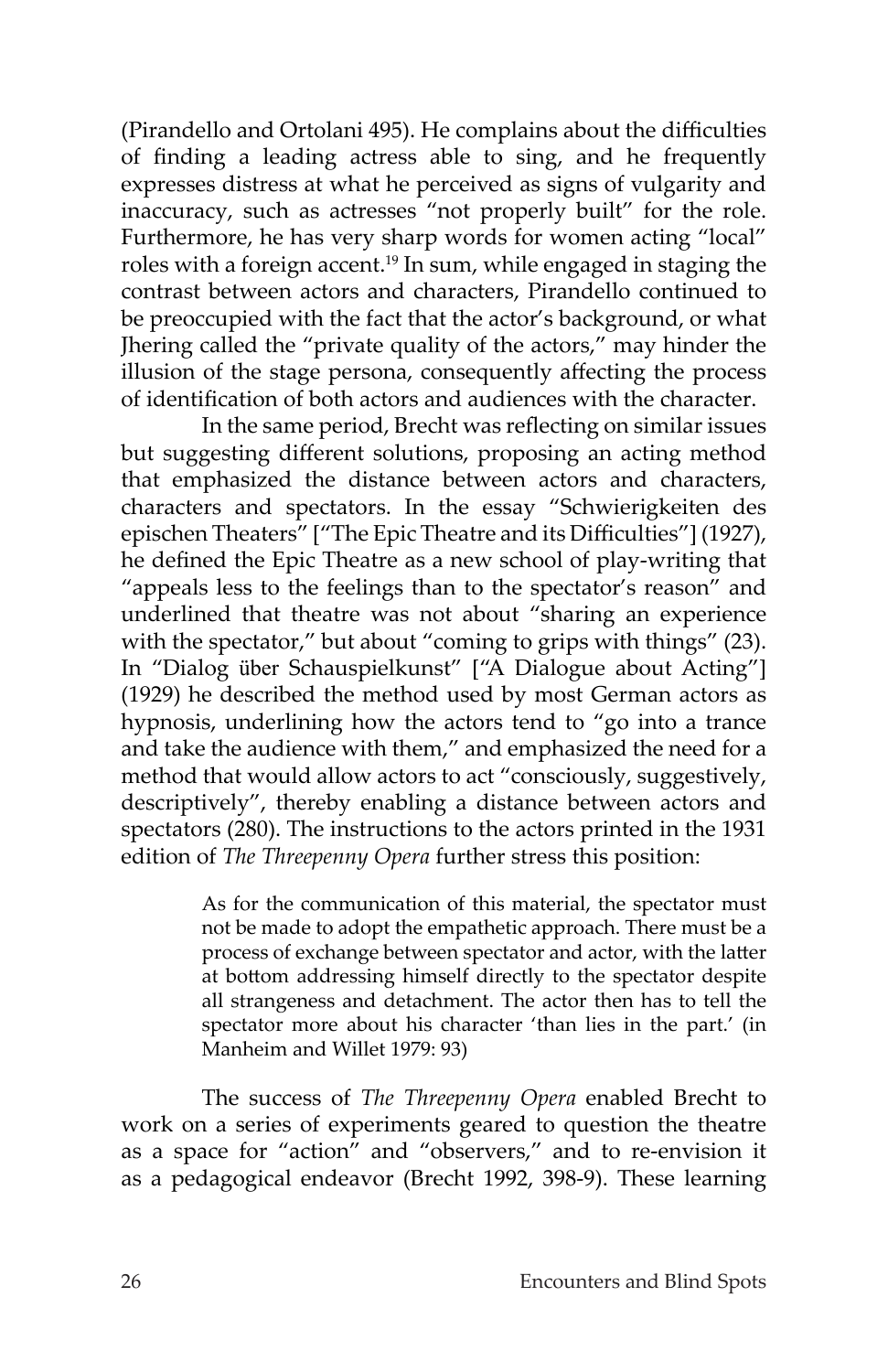plays (*Lehrstücke)*, on which Brecht worked in collaboration with composers such as Hindmith and Weill, were theatrical experimentations focused on a message for the participants, rather than on the final product as an aesthetic output. They were designed to be held in schools and other public spaces and, among other sources, they were influenced by the communal performances held in the Soviet Union. Brecht published several articles and essays on these theatre practices*,* and continued to engage in these performances until his exile in 1933.

It is not surprising that Brecht, who often commented on the work of other dramatists, did not refer to Pirandello even once in his notebooks and diaries (Vigliero 119). In these years, Brecht was first and foremost engaged in the establishment of a pedagogical theatre and there was little in the work of the Sicilian writer that could contribute to this. It is more puzzling that Pirandello, who in these years was exploring the theatre scene of the Weimar Republic, behaved as if Brecht's work had not even come to his attention. Different political opinions had not prevented Pirandello from expressing criticism and admiration for theatre practitioners such as Meyerhold and Piscator. Given his eagerness to generate profits, he must have been interested in box office hits such as *The Threepenny Opera* and in the film that resulted from the theatrical production*.* It is a mysterious and perhaps deliberate silence.

### **Conclusions**

Evreinov and Brecht were both dissatisfied with naturalism and with the acting style proposed by Stanislavsky. They searched for an alternative in theatre that emphasized the artificiality of the *mise en scène*, challenged the division between active performers and passive viewers and explored the theatricality of all human behavior. All these features resonated with Pirandello's dramaturgy and with his vision of the theatre. There are, however, important differences that explain why Pirandello was fascinated by Evreinov's ideas but unable to recognize Brecht's work. Evreinov had been excited about the support that his plays enjoyed in post-revolutionary Russia and, like Brecht, he had underlined the power of performance in constructing societal order. However, his theories of monodrama and of a "theatre for oneself" stressed the potential of the stage as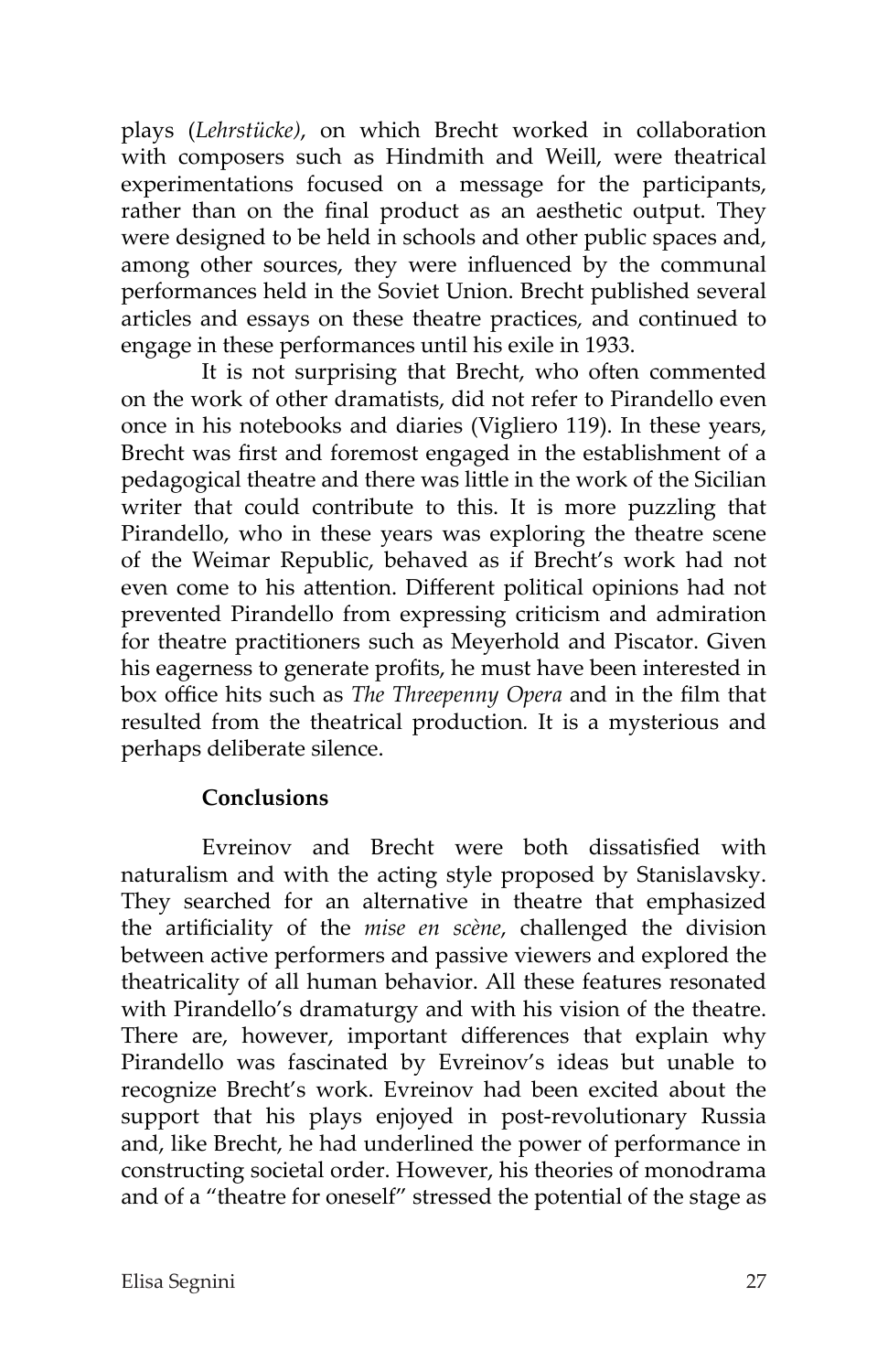a therapeutic site to indulge in dreams and imagination, and this was the notion that most resonated with Pirandello. Moreover, while Evreinov's emphasis on the theatrical experience challenged the primacy of the aesthetic output, his theatrical vision continued to be firmly grounded in empathy—in a system that aligned character, actors and spectators through identification.

Pirandello dreamed of a theatre independent of political and financial constraints that could count on a close collaboration between playwrights and actors. In one of his last works, the introduction to Silvio D'Amico's *Storia del Teatro Italiano* (1936), he looks back to the *commedia dell'arte* to find a model for this practice. In the same essay, he returns to Evreinov's ideas to describe the origin of the theatre as a natural instinct of representation (2006, 1517), but also adds a paragraph on the moral and critical function of the theatre: "il Teatro propone quasi a vero e proprio giudizio pubblico le azioni umane quali veramente sono […] libero e umano giudizio che efficacemente richiama le coscienza degli stessi giudici a una vita morale sempre più alta e esigente" ["Theatre brings human actions as they really are to a public scrutiny […] it is a free and human judgment that efficiently recalls the consciousness of the judges to a higher and more demanding moral life"] (2006, 1519). It is the same comment that he made at the opening speech of the *Convegno Volta* (2006d, 1442), which was dedicated to Mussolini's project for a "theatre for the masses."20 At the end of his life Pirandello felt obliged by the political climate to underline the moral and social function of the theatre, but he did so reluctantly, betraying fascination for mass spectacles such as sports competitions but a suspicious attitude towards the idea of a theatre concerned with matters beyond aesthetics or philosophy.

In the second play of the trilogy of the theatre within the theatre, *Ciascuno a suo modo* (*Each in His Own Way*, 1924), Pirandello foregrounded the role of audiences and turned the auditorium into a place of action. In the one act-play *Sagra del signore della nave* (1925) he had come close to a ritualistic conception of theatre by inviting audience members to imagine themselves as a congregation. In *Questa sera si recita a soggetto*, Pirandello went further and envisioned an active use of all of the theatrical space, including the stage, the foyer, the auditorium, but always through the presence of professional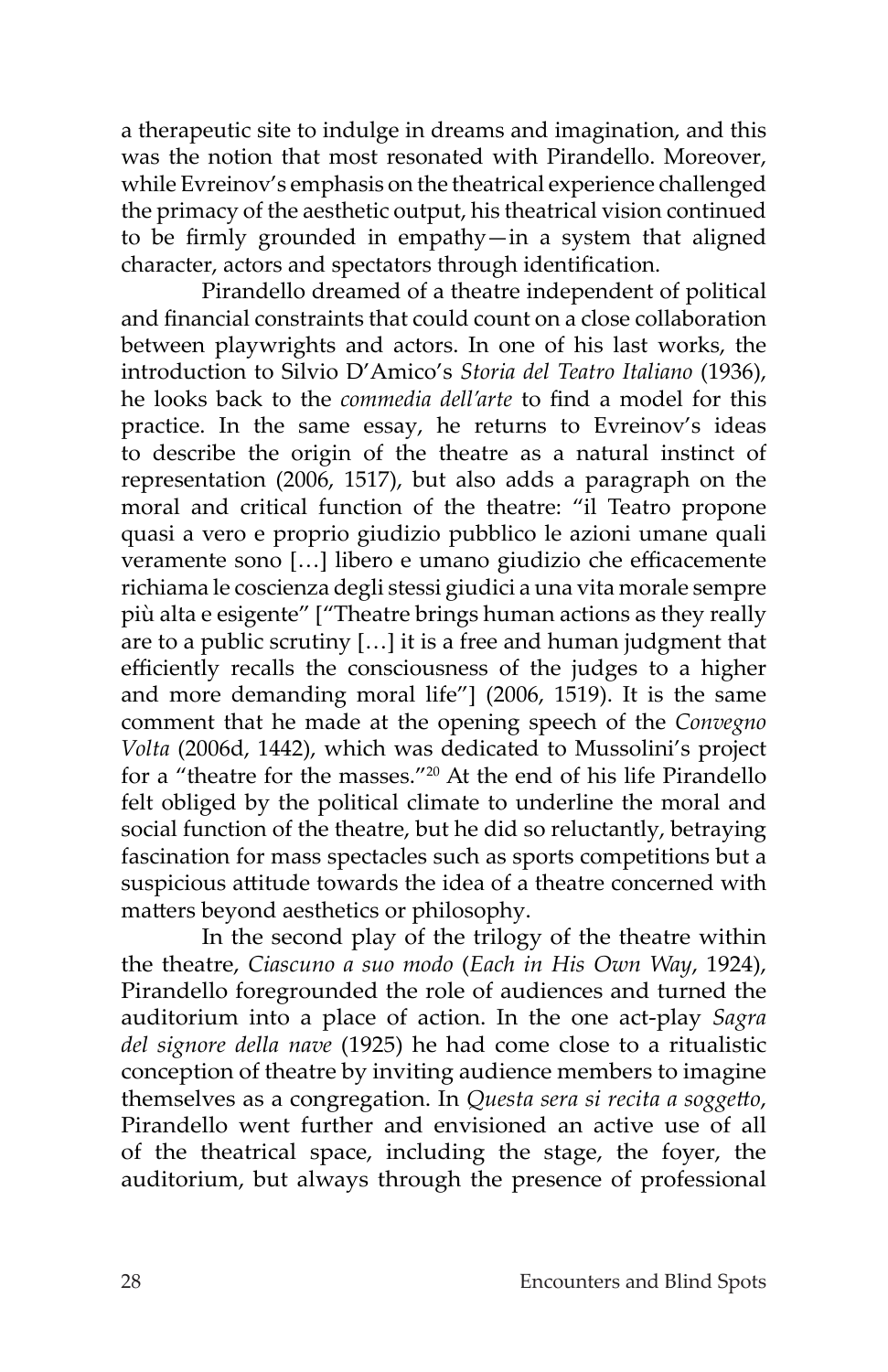actors "playing" the audience in these locations. Pirandello's uneasiness at "real" audience involvement is exemplified by the ending of *I giganti della montagna* (*The Mountain Giants*, 1937), in which the itinerant actors are attacked and killed by the uneducated spectators who are unable to recognize the poetry of the representation.<sup>21</sup>

Like Brecht, Pirandello was, in this period, engaged in observing the work of actors, and it is not far-fetched to suggest that the final scene of *Questa sera si recita a soggetto*, in which the actors declare that they cannot continue "living" their characters, suggests at least a temporary interrogation about an acting method based on empathy and identification.<sup>22</sup> However, the different conception of the theatrical experience and of audience participation prevented Pirandello from developing an interest in or even recognizing any of Brecht's experiments.

In conclusion, there is much that we can learn from the encounter between Pirandello and Evreinov, but there is also something to learn from an encounter that never took place, such as the one between Pirandello and Brecht. The ideological differences between the two men and Brecht's exile in 1933 certainly played a role in preventing Pirandello from engaging with Brecht's work. On the other hand, it is also possible that, confronted with a work that reflected several of his thoughts on theatre but that proposed a solution from a radically different angle, Pirandello chose to ignore it. As Ferdinando Taviani notes, confronted with the latest innovations of European dramaturgy, Pirandello did not modernize his theatre, but just like Evreinov, looked "backwards," searching for the roots of the European theatrical tradition in forms such as the *sacra rappresentazione* or the commedia dell'arte (LXVII). Brecht's plays proposed increased audience participation and, in experiments such as the learning plays, entirely subverted the theatrical structure. Pirandello was instead interested in working within the given system, innovating theatrical structures from within. He dreamed of a theatre that could align the vision of the author and the actor, but he could not imagine theatre as a pedagogical tool and he never questioned the primacy of the aesthetic output. While receptive to Evreinov's ideas, he did not reflect on the aspects of Brecht's work that pointed in this direction, and his work remained enveloped in a blind spot.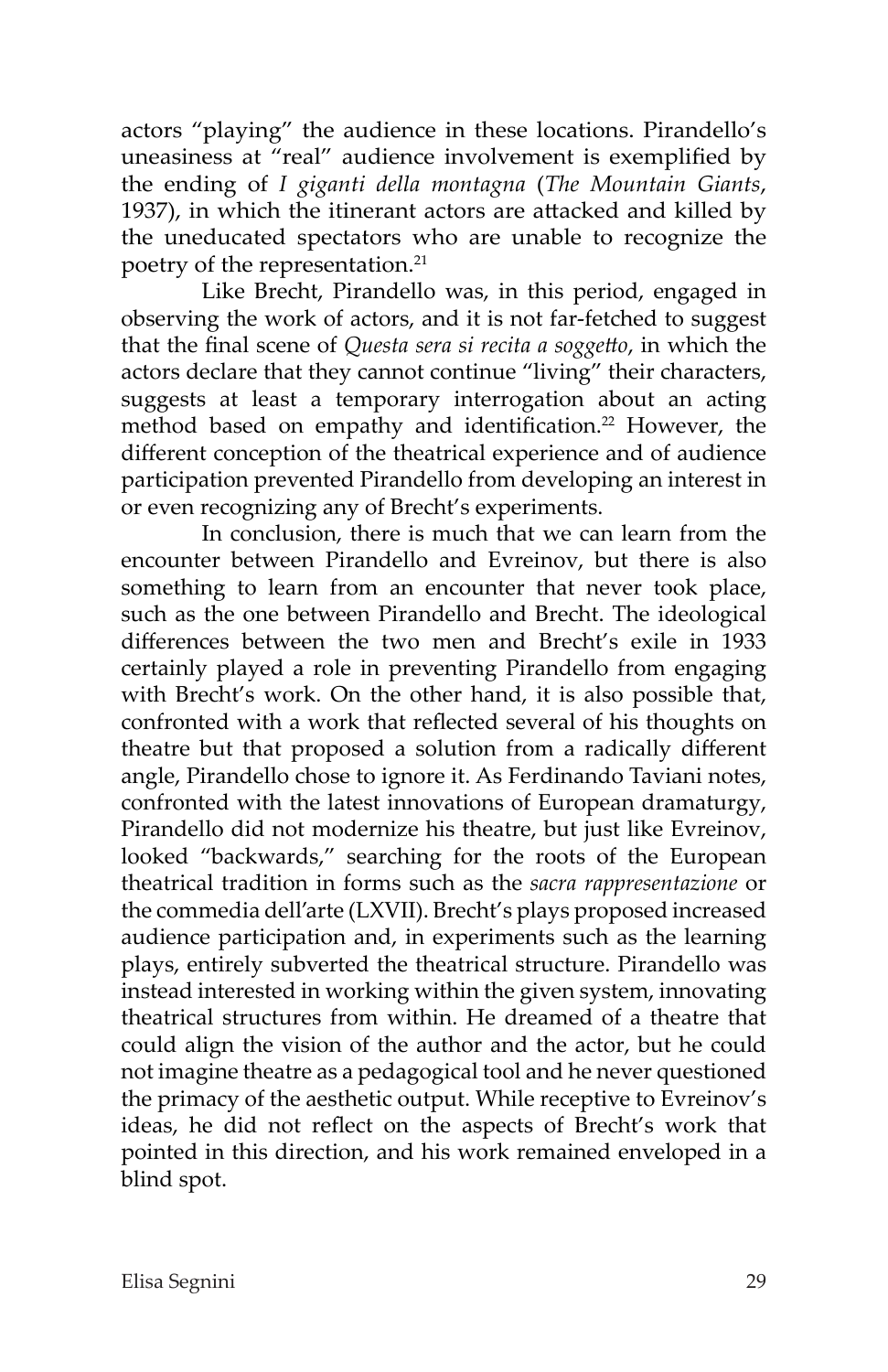#### **Notes**

<sup>1</sup> "Is nature so 'natural' after all? And do we really know what we are talking about when we use the word 'natural' as the antidote to the word 'theatrical?'" Evreinov writes in the *Theatre in Life* (1970, 21).

2 The Teatro d'Arte produced *Sei Personaggi in cerca d'autore* on May 18, 1925, *Ciò che più importa* on May 29, 1925, and *Enrico IV* on June 11, 1925 (D'Amico and Tinterri 1987, 69).

3 Evreinov's trilogy of the theatre in life includes *Samoe glavnoe* (*The Chief Thing*), *korabl' pravednykh* (*The Ship of the Righteous*) and *teatr vechnoi voiny* (*The Theatre of Eternal War*).

4 Vicentini acknowledges that Evreinov's influence was only one of the factors inspiring Pirandello in these revisions. The experiments of the futurists, Pitoëff's mise en scène of *Six Characters in Search of an Author* in 1923 and the choreography of the Teatro Odelscalchi are also mentioned among the factors that played a role in overcoming the division between stage and auditorium (81). We can add that a similar strategy was already used in *Sagra del signore della nave* (*The Festival of Our Lord of the Ship*, 1925), in which the religious procession walks through the auditorium before climbing onstage.

5 Evreinov's ideas are also mentioned in "Discorso al convegno 'Volta' sul teatro drammatico" (1934), and the Introduction to Silvio D'amico's *Storia del teatro italiano* (1936).

<sup>6</sup> Unless otherwise mentioned, all translations are my own. A few years later, in the "Discorso al convegno 'Volta' sul teatro drammatico," Pirandello returns to Evreinov's ideas in stating that: "Il teatro non può morire. Forma della vita stessa, tutti ne siamo attori; e aboliti e abbandonati i teatri, il teatro seguiterebbe nella vita" ["The theatre cannot die: it is a form of life, in which we are all actors; and if theatre were abolished, the theatre would continue in life"] (Pirandello 2006d, 1437).

7 See Segnini (2015) on the cultural implications of interpreting the "Sicilian Story."

<sup>8</sup> "If, for instance, the play is dreamy, misty and mystical, a sleepless night, a doped cigar and darkness may be helpful. If the play is kinetic and rich in action, ablution, gymnastic and other such exercises may prove of use" (Evreinov 1970, 197).

9 The sentence "it is not natural" is meant to mock Stanislavsky's insistence on naturalism.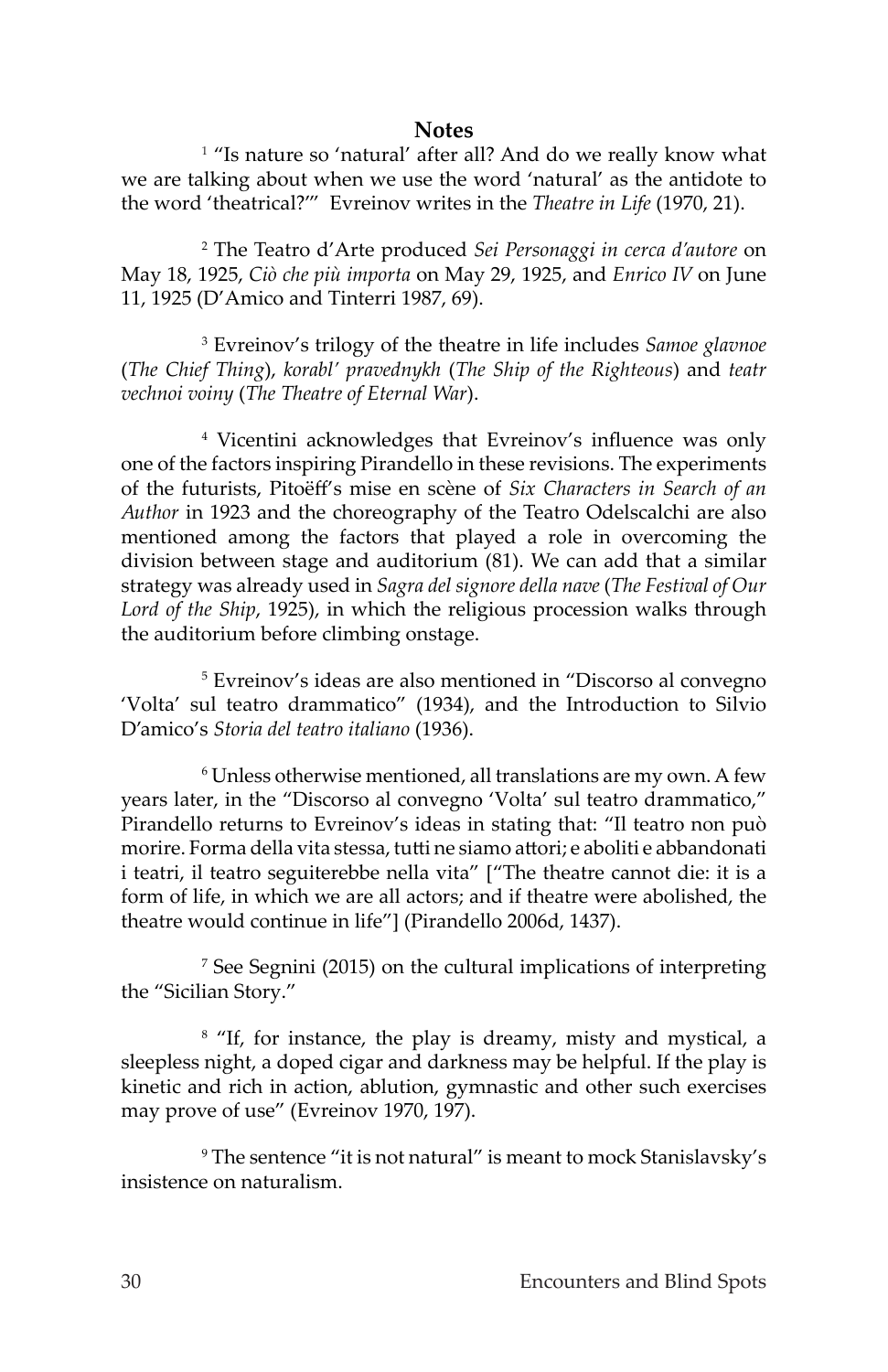10 In the play that Pirandello writes in 1932, *Trovarsi,* he returns to examine an acting style based on identitification.

<sup>11</sup> In the following years, Brecht would continue to revise the play. In the 1929 version, he underlines Galy Gay's transformation as negative, and in later versions he gives to the transformation a precise political meaning by bringing it into connection with Hitler's politics (See Hecht, Knopf, Mittenzwei and Detlef Müller 1988a, 409-10).

12 "Stasera andrò a vedere al teatro di Piscator 'Il mercante di Berlino', […] mi dicono che la messa in scena è prodigiosa, e ci vado per questo" ["Tonight I am going to Piscator's theatre 'The Merchant of Berlin' [...] they say that the mise en scène is extraordinary, and I am going for this reason"] (letter from September 14, 1929, in Pirandello and Ortolani, 254).

<sup>13</sup> It was through Felix Bloch Erben that Pirandello signed the contract with the *Lessing Theater* for the Berlin production of *Tonight We Improvise* (see Pirandello and Ortolani 381). Hans Feist, who translated *Questa sera si recita a soggetto*, was a translator from German into Italian for Felix Bloch Erben.

14 "Anche qua sono arcistufi degli spettacoli americani tipo za-Bum e di giuochi d'artificio dei régisseurs moderni. Baty è stato cacciato a vergogna dal teatro Pigalle. E la stagione parigina di quest'anno è stata disastrosa. Il momento, dunque, è propizio, così per 'La vita che ti diedi' come per 'Questa sera si recita a soggetto'" ["Here too, they are tired of American shows like za-Bum and of the pyrotechnics of modern *régisseurs*. Baty was chased shamefully from Pigalle theatre. And this year's season in Paris was a disaster. The moment is therefore ripe for 'Vita che ti diedi' as well as for 'Questa sera si recita a soggetto'"] (Pirandello and Ortolani 328).

<sup>15</sup> After watching Käthe Dorsch's interpretation of Hans Müller's "Flamme," Pirandello is outraged: "Tanto la Ilonka […] quanto poi la Gasti vengono inscena quasi nude, peggio che nude: sconce addirittura. [...] Parlano, addirittura, in un gergaccio da trivia, proprio a codesta risma di gente, che non avrei potuto capire senza conoscere come conosco la commedia" ["Both Iloka […] and Gasti arrive on stage almost naked, worse than naked: even indecent […]. They speak even a vulgar jargon, suited to these type of people, that I would not have understood if I had not been so familiar with the play"] (Pirandello and Ortolani 381).

16 Roberto Alonge also points out that certain features of Hinkfuss reflect traits of Pirandello as a *capocomico* and show his own demands and tyranny over the actors (97-102).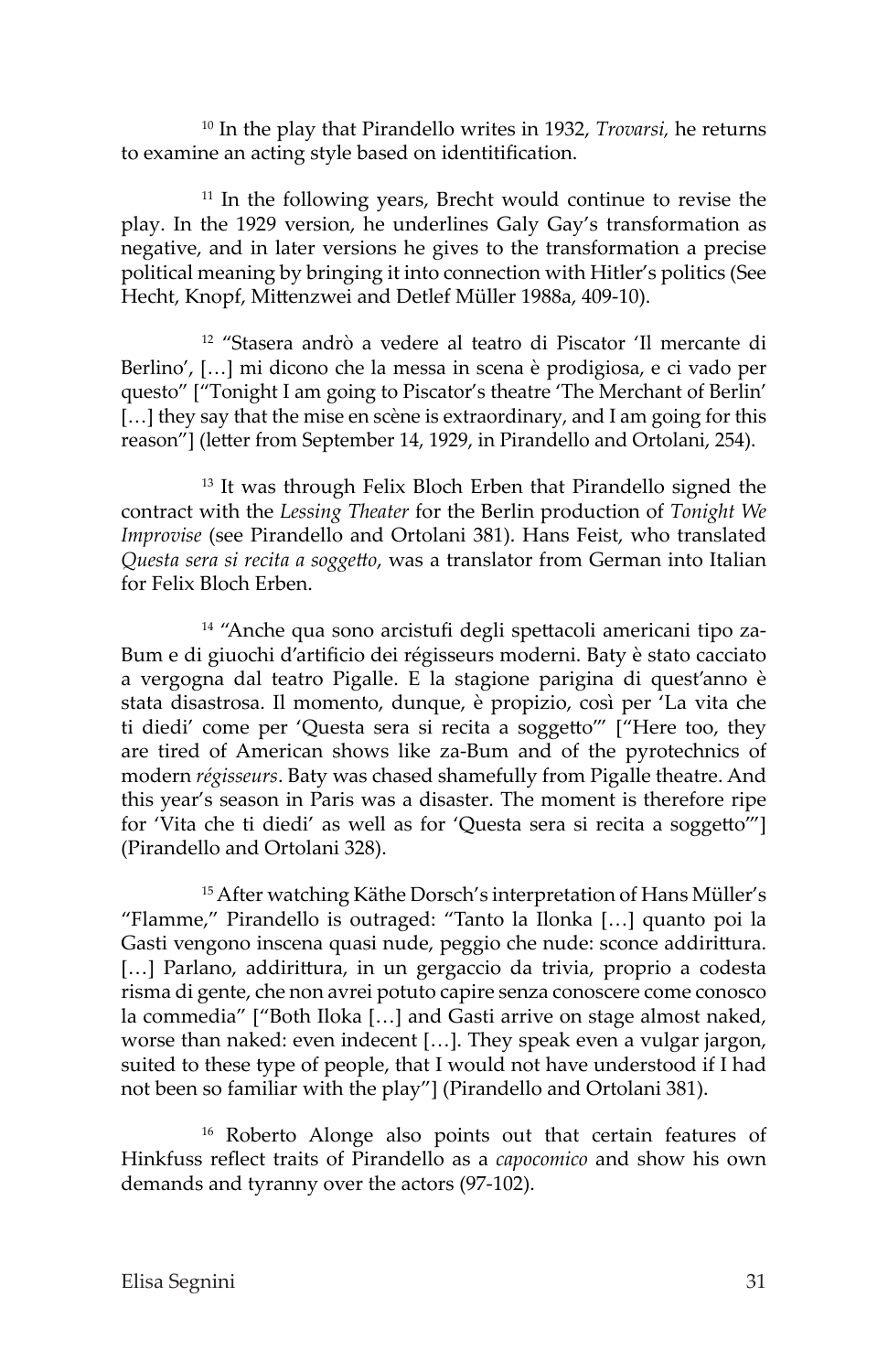<sup>17</sup> The first *mise en scène* of Pirandlelo's play had taken place in Königsberg. On Hartung's Production, see House (1995).

<sup>18</sup> It is in his letter that he also criticizes the tendency of German directors to introduce a bare outline "corrupting elements" for the theatre (Bassnet and Lorch 158).

 $19$  See, among numeorus examples, the letter to Marta in which Pirandello describes the German cast for *Questa sera si recita a soggetto* and criticizes the protagonist of "Fiamma" for her Hungarian accent (Pirandello and Ortolani 382).

<sup>20</sup> Here Pirandello, without mentioning Evreinov, reflects again on his notion of the theatre in life: "Il teatro non può morire. Forma della vita stessa, ne siamo tutti attori; e aboliti e abbandonati i teatri, il teatro seguiterebbe nella vita, insopprimibile" ["the theatre cannot die. It is a shape of life itself, and we are all its actors; if theatres were to be abolished and abandoned, the theatre would continue in life, insuppressible"] (2006, 1437).

<sup>21</sup> Vicentini brings attention to Rina Franchetti's witness of a performance of the Teatro d'Arte in the Sicilian countryside, in which the actors, playing the *Sei personaggi in cerca d'autore* confronted a hostile audience of peasants. While Vicentini's theory that *I gigianti della montagna* originates in this episode remains a hypothesis, Franchetti's testimony underlines the challenges that Pirandello's theatre faced among the masses. See the interview of Rina Franchetti by Alessandro Tinterri, recorded at *The Museo dell'attore di Genova* on April 27, 1981. The interview is now in Vicentini (93).

22 The play that Pirandello wrote two years later, *Trovarsi*, returns to an idea of theatre based on empathy and identification.

### **Works Cited**

Alonge, Roberto. 1997. *Luigi Pirandello*. Roma: Laterza.

- Baikova-Poggi, Tamara. 1980. "Ludwig Tieck, un anello di congiunzione tra Nikolaj Evreinov e Luigi Pirandello." In *Elemente der Literatur*. II. Stuttgart: Kroener; pp. 132-148.
- Bassnett, Susan and Jennifer Lorch. 1993. *Luigi Pirandello in the Theatre: A Documentary Record*. Chur: Harwood Academic Publishers.
- Bernardi, Guglielmo. 2015 (Forthcoming). "Come fare il laboratorio teatrale con 'Questa sera si recita a soggetto.'"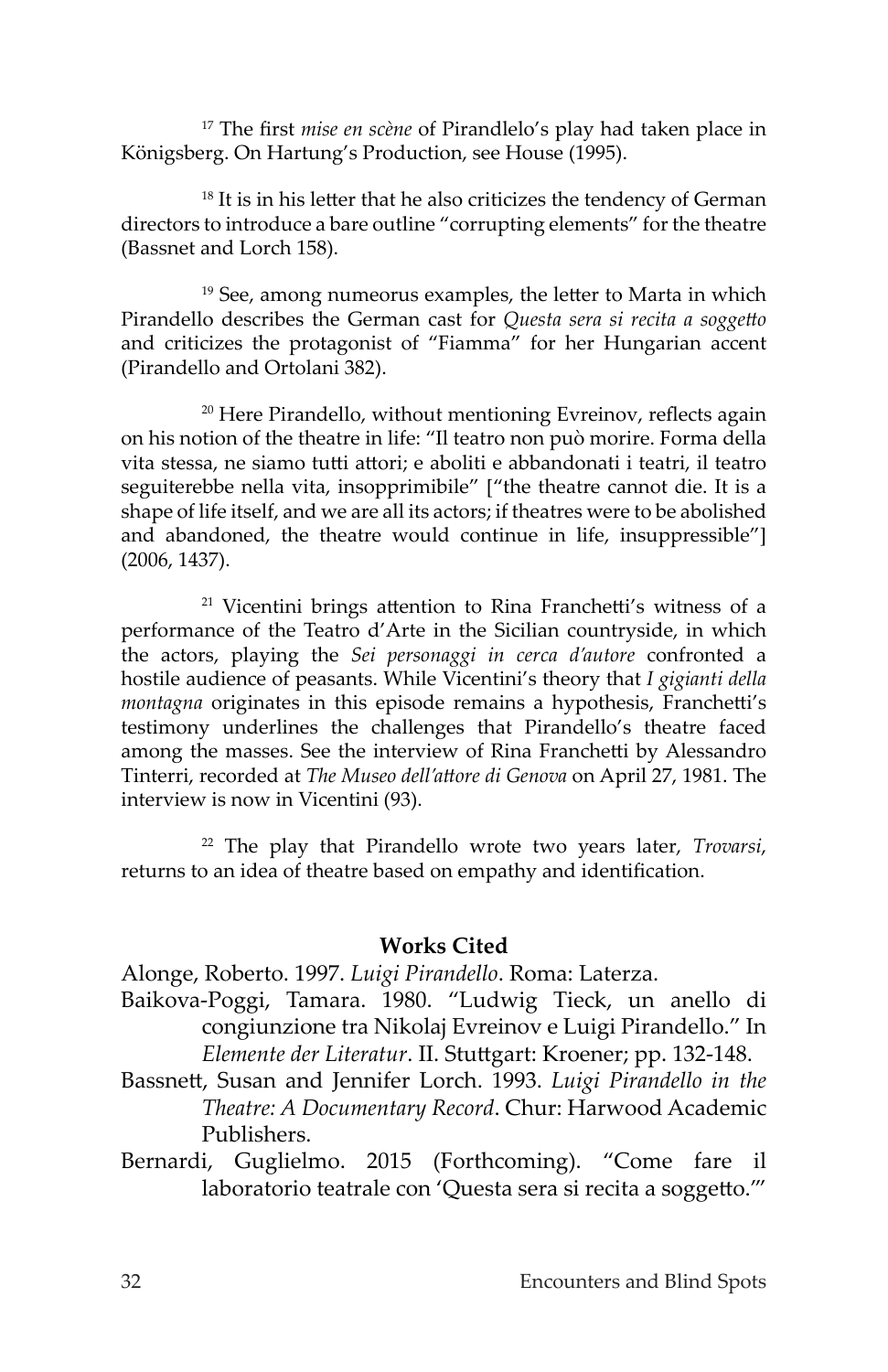In *Pirandello e il teatro. Questa sera si recita a soggetto*. Pesaro: Metauro.

- Brecht, Bertolt. 1992a. "Situation des Schauspielers." In *Bertolt Brecht. Schriften 1.* Volume 21*.* Frankfurt am Main: Suhrkamp; pp. 392-393.
- \_\_\_\_. 1992b. "Theorie der Pädagogien." In *Bertolt Brecht. Schriften 1.* Volume 21*.* Frankfurt am Main: Suhrkamp; 398-399.
- \_\_\_\_. 1992c. "Dialog über Schauspielkunst." In *Bertolt Brecht. Schriften 1.* Volume 21*.* Frankfurt am Main: Suhrkamp; 279-282.
- \_\_\_\_. 1988a. "Die Dreigroschenoper." In *Bertolt Brecht. Stücke 2.* Frankfurt am Main: Suhrkamp; pp. 299-322.
- \_\_\_\_. 1988b. "Mann ist Mann (1926)". In *Bertolt Brecht. Stücke 2.* Frankfurt am Main: Suhrkamp; pp. 93-157.
- \_\_\_\_. 1957. "The Epic Theatre and its Difficulties." *Frankfurter Zeitung*, 27 November 1927. Now in *Brecht on Theatre.* Ed. and trans. John Willet.
- Carnicke, Sharon-Marie and Robert B. Parsons. 1981. "L'instinct théâtral: Evreinov et la théâtralité." *Revue des* études *slaves* 53.1; pp. 97-108.
- Chiarini, Paolo. 1967. "Brecht e Pirandello." *Atti del convegno internazionale di studi pirandelliani.* Agrigento: istituto di studi pirandelliani*;* pp. 317-141.
- Cometa, Michele. 1986. *Il Teatro Di Pirandello in Germania*. Palermo: Edizioni Novecento.
- Collins, Christopher. "Nikolai Evreinov as a Playwright." In N. Evreinov, *Life as Theatre*; pp. XI-XXVIII.
- Corsinovi, Graziella. 1979. *Pirandello e l'espressionismo.* Genova: Tilgher.
- D'Amico, Alessandro and Alessandro Tinterri. 2007. "Note ai Testi e variant." In D'Amico Alessandro, and Alessandro Tinterri (eds.), *Maschere nude.* Vol. IV. Milano: Mondadori; pp. 1018-1027.
- \_\_\_. 1987. *Pirandello Capocomico: La Compagnia Del teatro d'arte Di Roma, 1925-1928*. Palermo: Sellerio.
- Evreinov, Nikolai. 1973. *Life as Theatre: Five Modern Plays by Nikolai Evreinov*. Trans. and ed. Christopher Collins. Ann Arbor: Ardis.
- \_\_\_. 1970. *The Theatre in Life.* Ed. and trans. Alexander I. Nazaroff. New York: Benjamin Blom.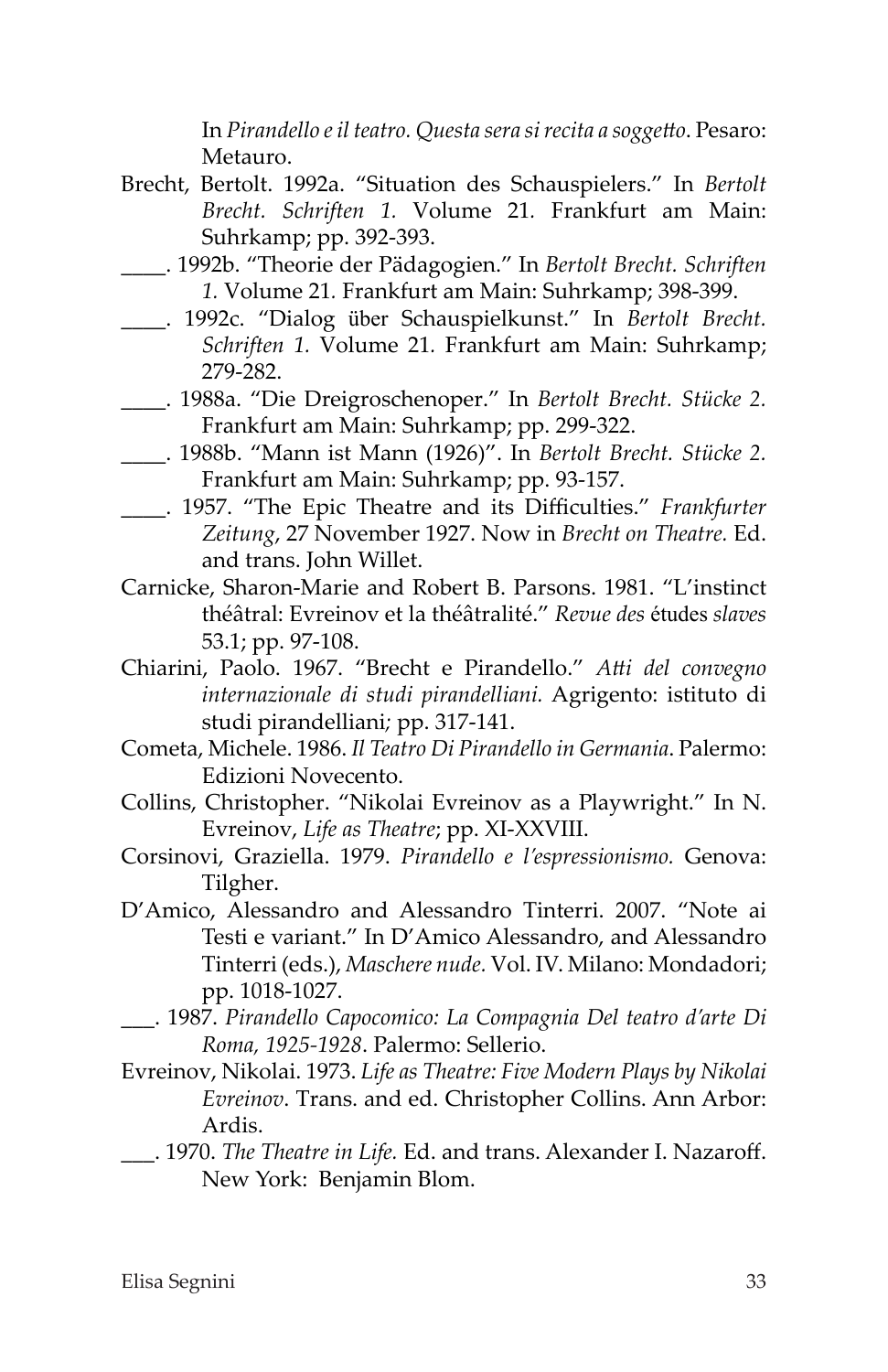- \_\_\_. 1929. *Ciò che più importa, La Gaia morte, Tra le quinte dell'anima.* Trans. Raissa Naldi. Milano: Alpes.
- Féral, Josette. 1988. "La théâtralité: Recherche sure la spécificité du langage théâtrale." *Poétique* 75; pp. 348-361.
- Ferrante, Luigi. 1968. *Pirandello*. Firenze: Parenti.
- Hecht, Werner, Jan Knopf, Werner Mittenzwei and Klaus-Detlef Müller. 1988a. "Kommentar: Mann ist Mann." In *Bertolt Brecht. Stücke 2*. Frankfurt am Main: Suhrkamp; pp. 406- 423.
- \_\_\_. 1988b. "Kommentar: Die Dreigroschenoper." In *Bertolt Brecht. Stücke 2*. Frankfurt am Main: Suhrkamp; pp. 424-446.
- Hildebrand, Olle. 1983. "Pirandello's Theater and the Influence of Nicolai Evreinov." *Italica.* 60.2; pp 107-139. JSTOR. Accessed 20/3/2014.
- House, Jane. 1995. "Pirandello in Germany 1924-1930 and *Tonight We Improvise*." *PSA* 11; pp. 17-31.
- Knopf, Jan. 2000. *Bertolt Brecht.* Stuttgart: Reclam.
- Pavis, Patrice. 1998. *Dictionary of the Theatre: Terms, Concepts, and Analysis*. Trans. Christine Shantz. Toronto: University of Toronto Press.
- Pearson, Tony. 1987. "Evreinov and Pirandello: Twin Apostoles of Theatricality." *Theatre Research International* 12.2; pp. 147-67.
- \_\_\_. 1991. "The Modern Trilogies of Pirandello and Evreinov." *The Yearbook of the Society for Pirandello Studies* 11; pp. 67-83.
- Pirandello, Luigi. 2007a. *I giganti della montagna*. In *Maschere Nude.* IV. Ed. Alessandro D'Amico. Milano: Mondadori; pp. 843-910.
- \_\_\_. 2007b. *Questa sera si recita a soggetto*. In *Maschere Nude.* IV. Ed. Giovanni Macchia. Milano: Mondadori; pp. 297-396.
- \_\_\_. 2007c. *Trovarsi.* In *Maschere Nude.* IV. Ed. Alessandro D'Amico. Milano: Mondadori; pp. 433-597.
- \_\_\_. 2006a. "Illustratori, attori e traduttori." In *Luigi Pirandello. Saggi e interventi.* Ed. Ferdinando Taviani. Milano: Mondadori; pp. 635-658.
- \_\_\_. 2006b. "Punto e da capo." Interview with Enrico Rocca, *La Fiera Letteraria*, 27 December 1931. Now in *Luigi Pirandello. Saggi e interventi.* Ed. Ferdinando Taviani. Milano: Mondadori; pp. 1389-1393.
- \_\_\_. 2006c. "Pirandello e le sue grandi novità cinematografiche."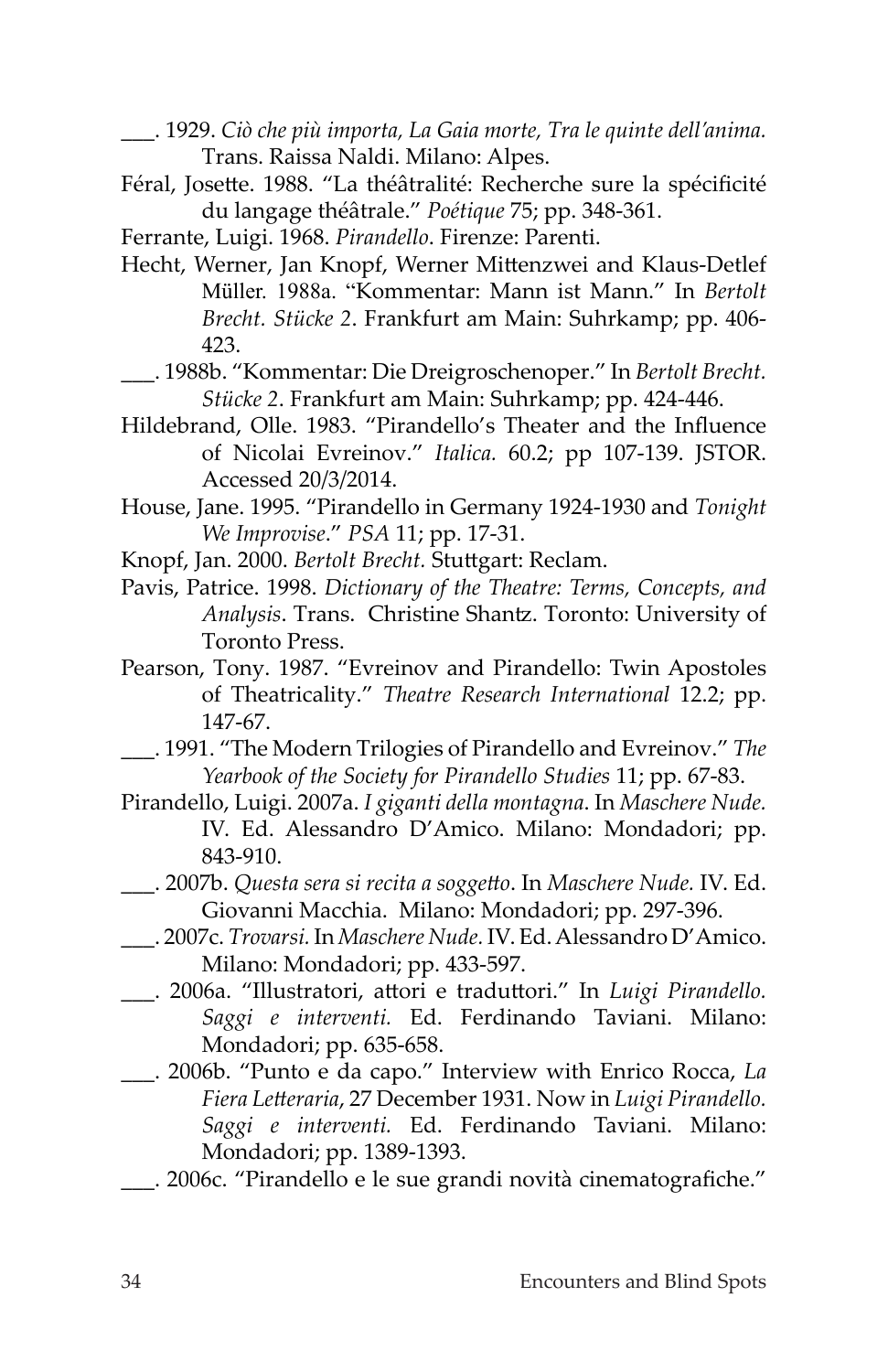Interview with Enrico Rocca, *Il Popolo d'Italia*, 4 ottobre 1928. Now in *Luigi Pirandello. Saggi e interventi.* Ed. Ferdinando Taviani. Milano: Mondadori; pp. 1351-1357.

- \_\_\_. 2006d. "Discorso d'apertura al convegno 'Volta' sul teatro drammatico." In *Luigi Pirandello. Saggi e interventi.* Ed. Ferdinando Taviani. Milano: Mondadori; pp. 1436-1443.
- \_\_\_. 2006e. "Introduzione al teatro Italiano." In *Luigi Pirandello.*  In *Saggi e interventi.* Ed. Ferdinando Taviani. Milano: Mondadori; pp. 1516-1536.
- \_\_\_. 2006f. "Se il film parlante abolirà il teatro." In *Luigi Pirandello. Saggi e interventi.* Ed. Ferdinando Taviani. Milano: Mondadori; pp. 1366-1373.
- \_\_\_. 2004. *Sagra del signore della nave*. In *Maschere Nude.* V. Ed. Giovanni Macchia. Milano: Mondadori; pp. 421-447.
- Pirandello, Luigi and Benito Ortolani. 1995. *Lettere a Marta Abba*. Milano: Mondadori.
	- \_\_\_. 1966. *Tutti i romanzi.* Milano: Mondadori.
- Puppa, Paolo. 2015 (Forthcoming). "Questa sera si recita a soggetto'ovvero l'opera continuamente interrotta." In *Pirandello e il teatro. Questa sera si recita a soggetto*. Pesaro: Metauro.
- Sahlfeld, Wolfgang. 2004. *L'immagine riflessa. Pirandello e la cultura tedesca*. Soveria Mannelli: Rubbettino.
- Sarrazac, Jean Pierre. 1973. "L'invention de la théâtralitee." *Esprit* 1; pp. 60-73.
- Segnini, Elisa. 2015. "'Continental Air:' Performing Identity in 'Leonora, addio,' 'L'aria del Continente' and 'Questa sera si recita a soggetto.'" *PSA 26*; pp. 13-43.
- Smith, Alexandra. 2010. "Nikolai Evreinov and Edith Craig as Mediums of Modernist Sensibility." *New Theatre Quarterly* 26.3; pp. 203-216.
- Szondi, Peter. 1962. *Teoria del dramma moderno 1880-1950*. Torino: Einaudi.
- Taviani, Ferdinando. 2006. "La minaccia di una fama divaricata." In *Luigi Pirandello. Saggi e Interventi.* Milano: Mondadori, 2006.
- Tessari, Roberto. 2015 (Forthcoming. "Questa sera si recita a soggetto: Pirandello e il teatro di regia del primo Novecento. In *Pirandello e il teatro. Questa sera si recita a soggetto*. Pesaro: Metauro.